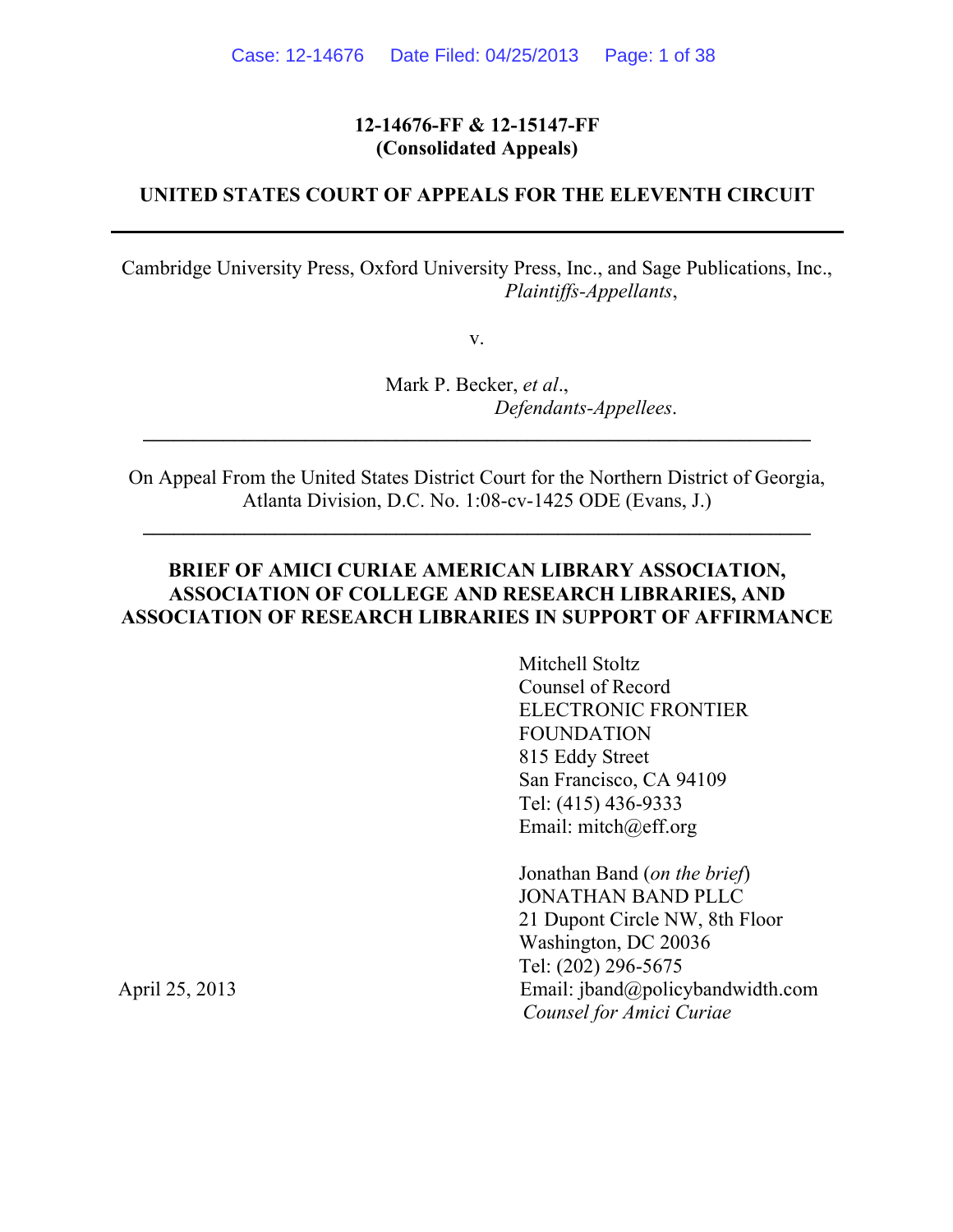### **CERTIFICATE OF INTERESTED PERSONS AND CORPORATE DISCLOSURE STATEMENT**

In addition to those identified in Appellee's brief pursuant to Rule 26.1-1 of the Eleventh Circuit Rules, *amici curiae* disclose the following trial judges, attorneys, persons, associations of persons, firms, partnerships, and corporations as having an interest in the outcome of this case:

American Library Association

Association of College and Research Libraries

Association of Research Libraries

Mitchell L. Stoltz, counsel for *amici curiae*

Corynne McSherry, counsel for *amici curiae*

Electronic Frontier Foundation, counsel for *amici curiae*

Jonathan Band, counsel for *amici curiae*

Pursuant to Fed. R. App. P. 26.1, *amici curiae* makes the following disclosures:

The American Library Association, Association of College and Research Libraries, and Association of Research Libraries are nonprofit associations or organizations that have no parent corporation, and no publicly held corporation owns 10 percent or more of their respective stock.

Pursuant to Fed. R. App. P. 29(c)(5), *amici curiae* states that no party's counsel authored the brief in whole or in part, no party's counsel contributed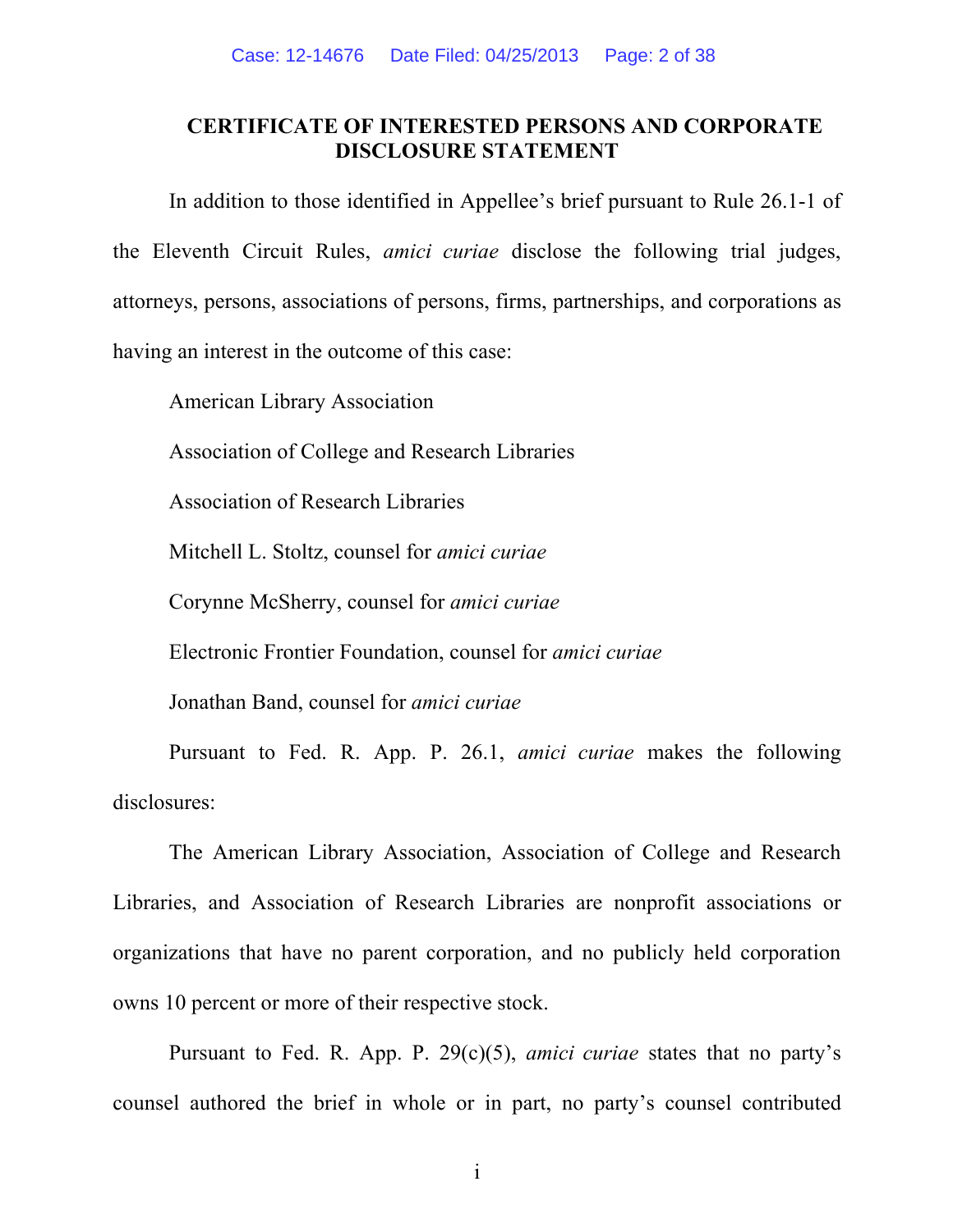money that was intended to fund preparing or submitting the brief, and no person other than *amici curiae*, their members, or their counsel contributed money to fund the preparation or submission of this brief.

Dated: April 25, 2013 Respectfully submitted,

s/ Mitchell Stoltz Mitchell Stoltz ELECTRONIC FRONTIER FOUNDATION 454 Shotwell Street San Francisco, CA 94110 Tel: (415) 436-9333 Email: mitch@eff.org

Jonathan Band (*on the brief)* JONATHAN BAND PLLC 21 Dupont Circle NW, 8th Floor Washington, D.C., 20036 Tel: (202) 296-5675 Email: jband@policybandwidth.com

*Counsel for Amici Curiae*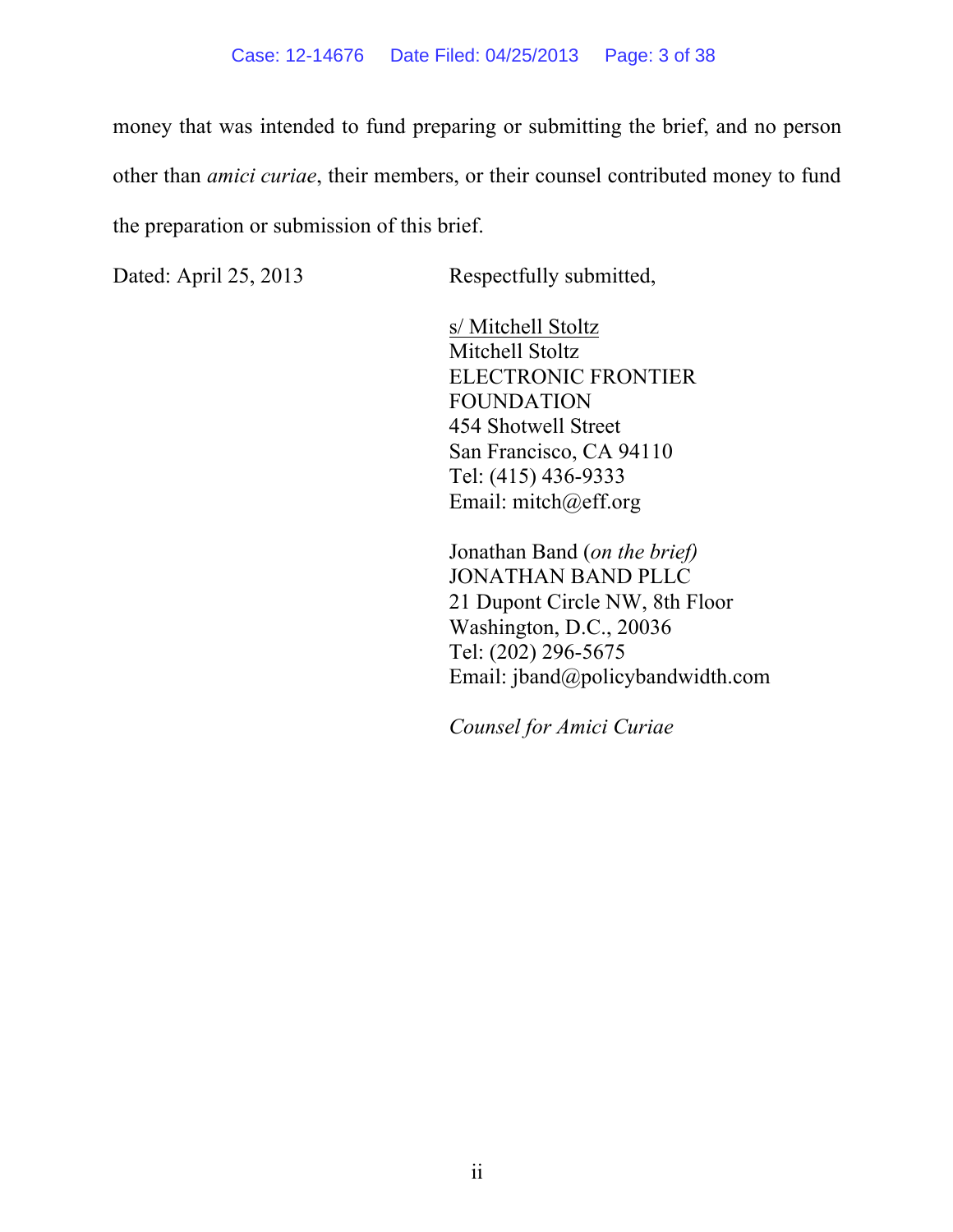# **TABLE OF CONTENTS**

|      | CERTIFICATE OF INTERESTED PERSONS AND CORPORATE                    |     |
|------|--------------------------------------------------------------------|-----|
|      |                                                                    |     |
|      |                                                                    |     |
|      |                                                                    |     |
| I.   | GSU'S Electronic Reserves Policy Embodies Widespread and Well-     |     |
| II.  | The Fair Use Factors Favor a Fair Use Finding for All the Excerpts |     |
|      | $\mathbf{A}$ .                                                     |     |
|      | <b>B</b> .                                                         |     |
|      | $\mathcal{C}$ .                                                    |     |
|      | D.                                                                 |     |
| III. | Placing Licensing in Context: Library Budgets and the Public       | 22  |
|      |                                                                    | .29 |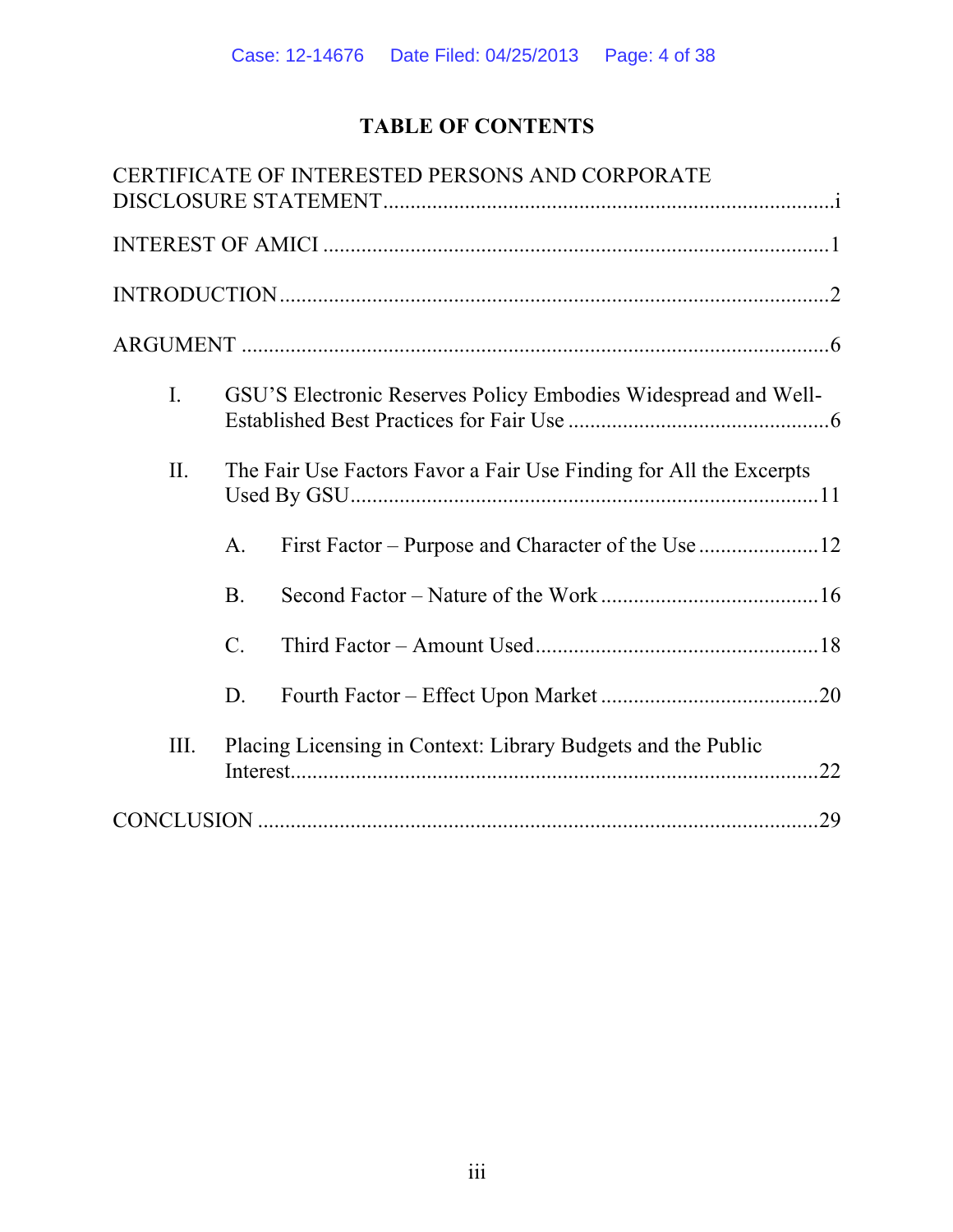# **TABLE OF AUTHORITIES**

# **Federal Cases**

| A.V. v. iParadigms, LLC,                                                                                                                       |
|------------------------------------------------------------------------------------------------------------------------------------------------|
| Ass'n for Info. Media and Equip. v. Regents of the Univ. of California,<br>No. 2:10-CV-09378-CBM, 2012 WL 7683452 (C.D. Cal. Nov. 20, 2012) 22 |
| Authors Guild, Inc. v. HathiTrust,<br>11 CV 6351 HB, 2012 WL 4808939 (S.D.N.Y. Oct. 10, 2012)  13                                              |
| Bill Graham Archives v. Dorling Kindersley Ltd.,                                                                                               |
| Cambridge U. Press v. Becker,                                                                                                                  |
| Campbell v. Acuff-Rose Music, Inc.,                                                                                                            |
| Harper & Row Publishers, Inc. v. Nation Enterprises,                                                                                           |
| Kelly v. Arriba Soft Corp.,                                                                                                                    |
| Perfect 10, Inc. v. Amazon.com, Inc.,                                                                                                          |
| Sony Ass'n for Info. and Media Equip. v. Regents,                                                                                              |
| <b>Federal Statutes</b>                                                                                                                        |
|                                                                                                                                                |
|                                                                                                                                                |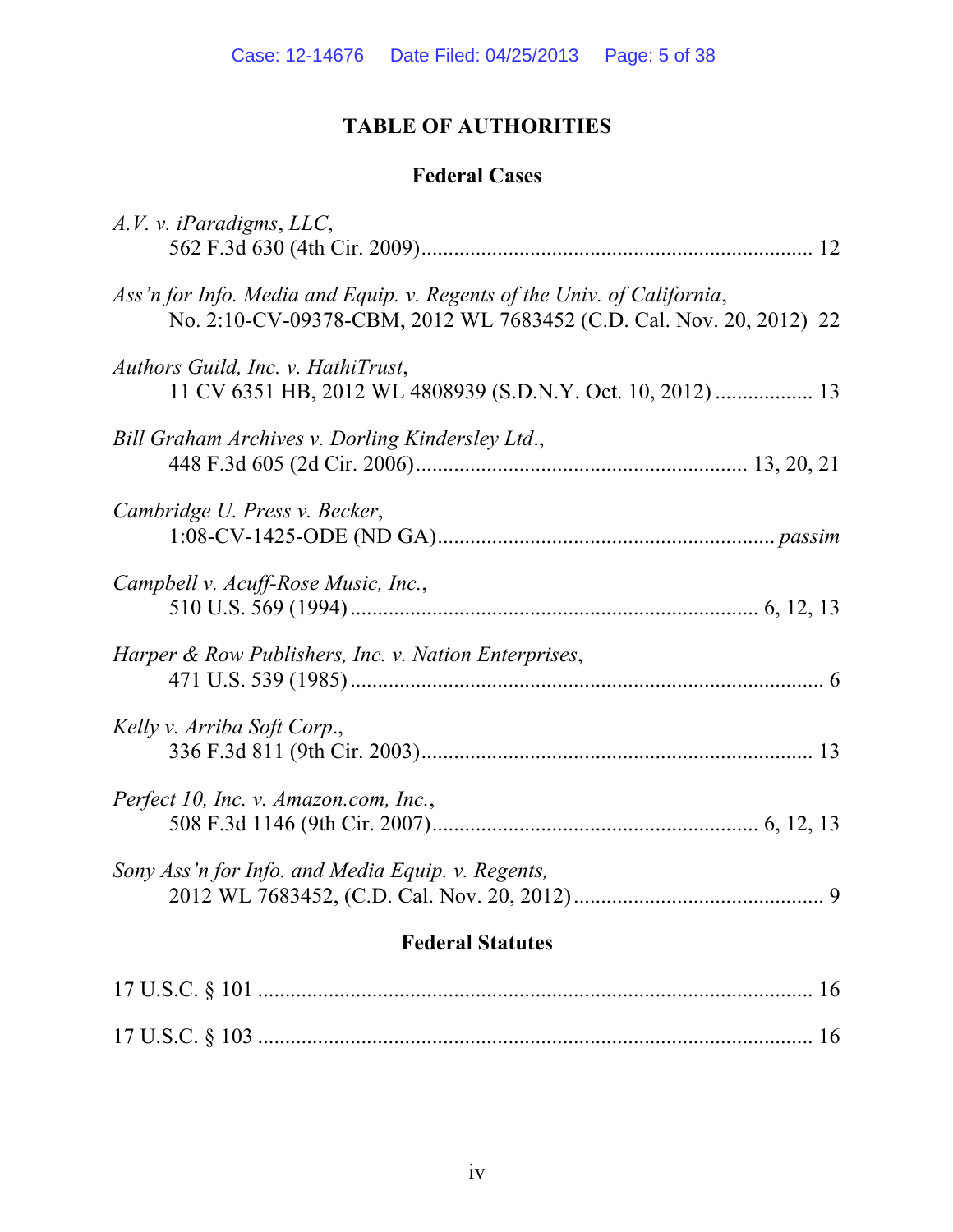| <b>Constitutional Provisions</b>                                                                                                                                                                                             |
|------------------------------------------------------------------------------------------------------------------------------------------------------------------------------------------------------------------------------|
|                                                                                                                                                                                                                              |
| <b>Other Authorities</b>                                                                                                                                                                                                     |
| "Additional Guidelines for Electronic Reserves," USG Copyright Policy                                                                                                                                                        |
| Association of Research Libraries, Expenditure Trends in ARL Libraries,                                                                                                                                                      |
| Association of Research Libraries' Code of Best Practices in Fair Use for                                                                                                                                                    |
| Bernard Knight, USPTO General Counsel, USPTO Position on Fair Use<br>Copies of NPL Made in Patent Examination, January 19, 2012 13                                                                                           |
| Caralee Adams, State Funding for Higher Ed. Drops by 7.6 Percent in a Year,<br>24                                                                                                                                            |
| Claire Redhead, <i>Growth in the use of the CC-BY license</i> (Mar. 8, 2013) 28                                                                                                                                              |
|                                                                                                                                                                                                                              |
| Exemption to Prohibition on Circumvention of Copyright Protection Systems for                                                                                                                                                |
| Glenn S. McGuigan & Robert D. Russell, The Business of Academic Publishing:<br>A Strategic Analysis of the Academic Journal Publishing Industry and its<br>Impact on the Future of Scholarly Publishing, ELECTRONIC J. ACAD. |
| J. Christopher Holobar & Andrew Marshall, E-Reserves Permissions and the<br>Copyright Clearance Center: Process, Efficiency, and Cost, PORTAL:<br>21                                                                         |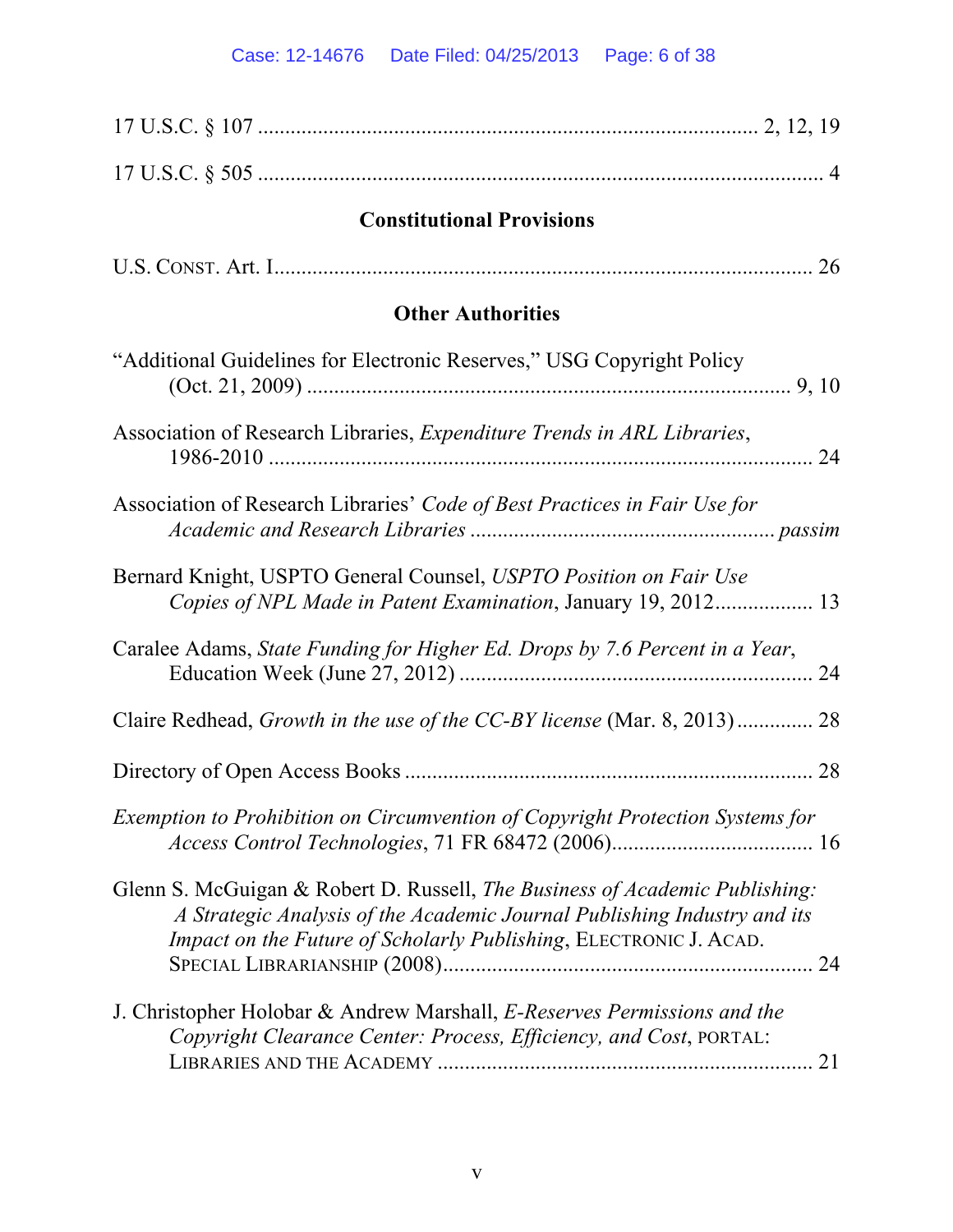| John Quinterno & Viany Orozco, The Great Cost Shift: How Higher Education<br>Costs Undermine the Future Middle Class, Demos (Apr. 3, 2012) 24            |
|----------------------------------------------------------------------------------------------------------------------------------------------------------|
| M. Laakso, et al., The Development of Open Access Journal Publishing from                                                                                |
| Marlie Wasserman, Reprint: How Much Does It Cost to Publish A Monograph                                                                                  |
|                                                                                                                                                          |
| Paul Basken, Lawmakers Offer Struggling Research Universities Sympathy,                                                                                  |
| Peter Hirtle, Why You Might Want to Avoid the CCC's Annual License,                                                                                      |
| "Policy on the Use of Copyrighted Works in Education and Research,"                                                                                      |
| Press Release, "Cornell University and Publishers announce new copyright<br>guidelines governing the use of digital course materials," (Sept. 19, 2006)3 |
| Richard Posner, Do patent and copyright law restrict competition and<br>creativity excessively?, The Becker-Posner Blog (Sept. 30, 2012) 17, 18          |
| Robert Kasunic, Is That All There Is? Reflections on the Nature of the Second                                                                            |
| Sara Hebel, State Cuts Are Pushing Public Colleges into Peril, CHRON. OF                                                                                 |
|                                                                                                                                                          |
|                                                                                                                                                          |
|                                                                                                                                                          |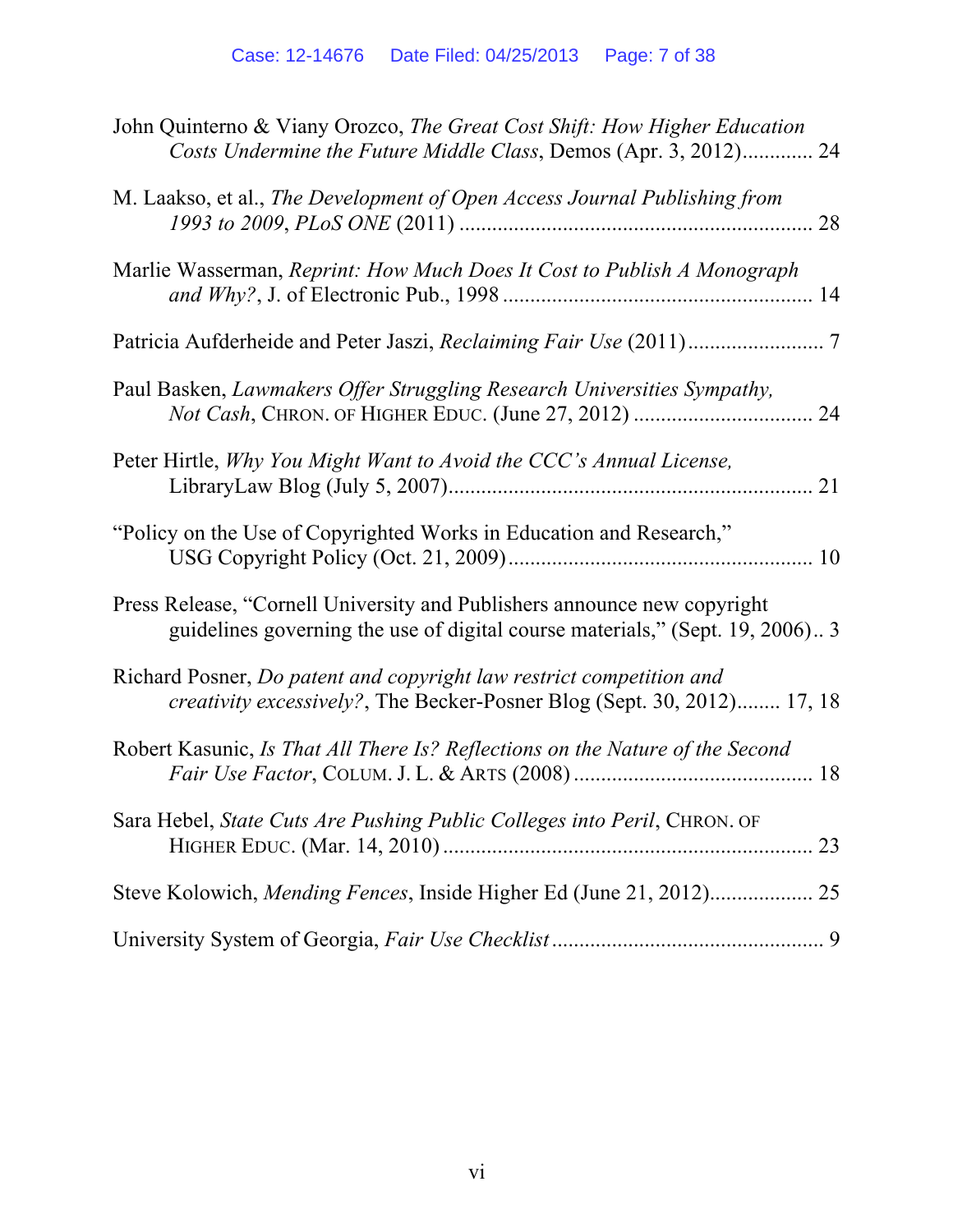## **INTEREST OF AMICI<sup>1</sup>**

The American Library Association ("ALA"), established in 1876, is a nonprofit professional organization of more than 60,000 librarians, library trustees, and other friends of libraries dedicated to providing and improving library services and promoting the public interest in a free and open information society.

The Association of College and Research Libraries ("ACRL"), the largest division of the ALA, is a professional association of academic and research librarians and other interested individuals. It is dedicated to enhancing the ability of academic library and information professionals to serve the information needs of the higher education community and to improve learning, teaching, and research.

The Association of Research Libraries ("ARL") is an association of 125 research libraries in North America. ARL's members include university libraries, public libraries, government and national libraries. ARL programs and services promote equitable access to and effective use of recorded knowledge in support of teaching and research.

Collectively, these three library associations represent over 100,000 libraries and 350,000 librarians and other personnel that serve the needs of their patrons in the digital age. As a result, the associations share a strong interest in the balanced application of copyright law to new digital dissemination technologies.

<sup>&</sup>lt;sup>1</sup>All parties consent to the filing of this brief.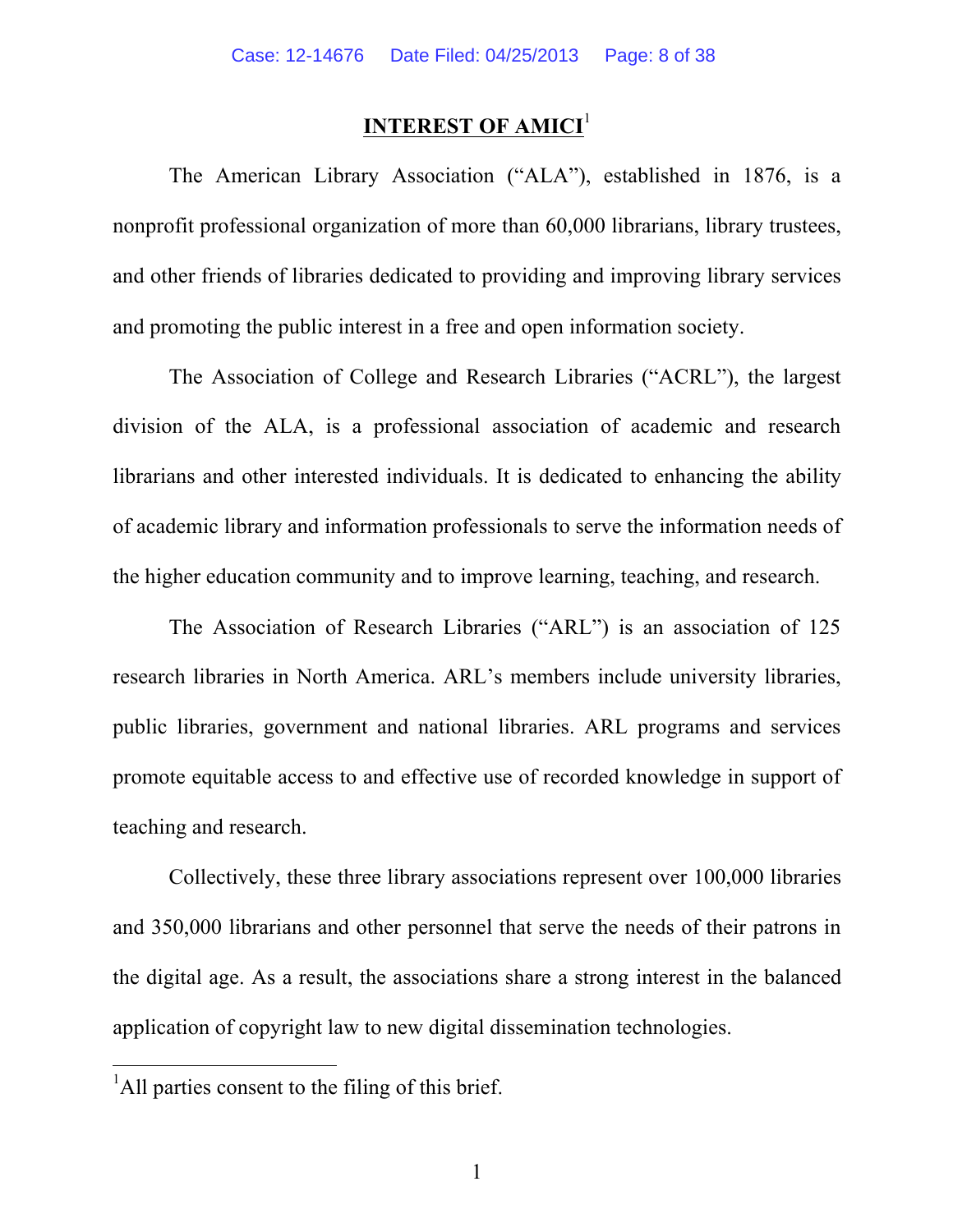Many of the libraries represented by amici library associations offer electronic reserves systems similar to the one maintained by Georgia State University ("GSU").<sup>2</sup> Librarians represented by amici library associations operate these electronic reserves systems. Accordingly, the people and entities amici represent would be adversely affected by a reversal of the district court's decision that the fair use right under 17 U.S.C. § 107 permitted GSU to include in its electronic reserves system the vast majority of the excerpts at issue in this case.

#### **INTRODUCTION**

Appellants' dogged pursuit of this litigation is, in a word, perplexing. When they commenced this litigation in 2008, GSU had a copyright policy in effect that was understood to allow the copying of up to 20% of a work. *Cambridge U. Press v. Becker*, 1:08-CV-1425-ODE (ND GA), Dkt. No. 235, ("Slip op.") at 38. In response to the litigation, GSU adopted a new copyright policy in 2009. That new policy was modeled on the practices of peer institutions.<sup>3</sup> It is very similar to guidelines jointly drafted in 2006 by Cornell University and the Association of American Publishers ("AAP")<sup>4</sup> for the use of materials on the

 $^{2}$  In this brief, "GSU" is used to refer collectively to all Appellees.

<sup>&</sup>lt;sup>3</sup> Appellees Br. at 9.

<sup>&</sup>lt;sup>4</sup> Although they are not named plaintiffs, the district court found at trial that the AAP, together with the Copyright Clearance Center (CCC), had "organized the litigation and recruited the three plaintiffs to participate." Slip op. at 25. AAP and CCC are also funding the cost of the litigation.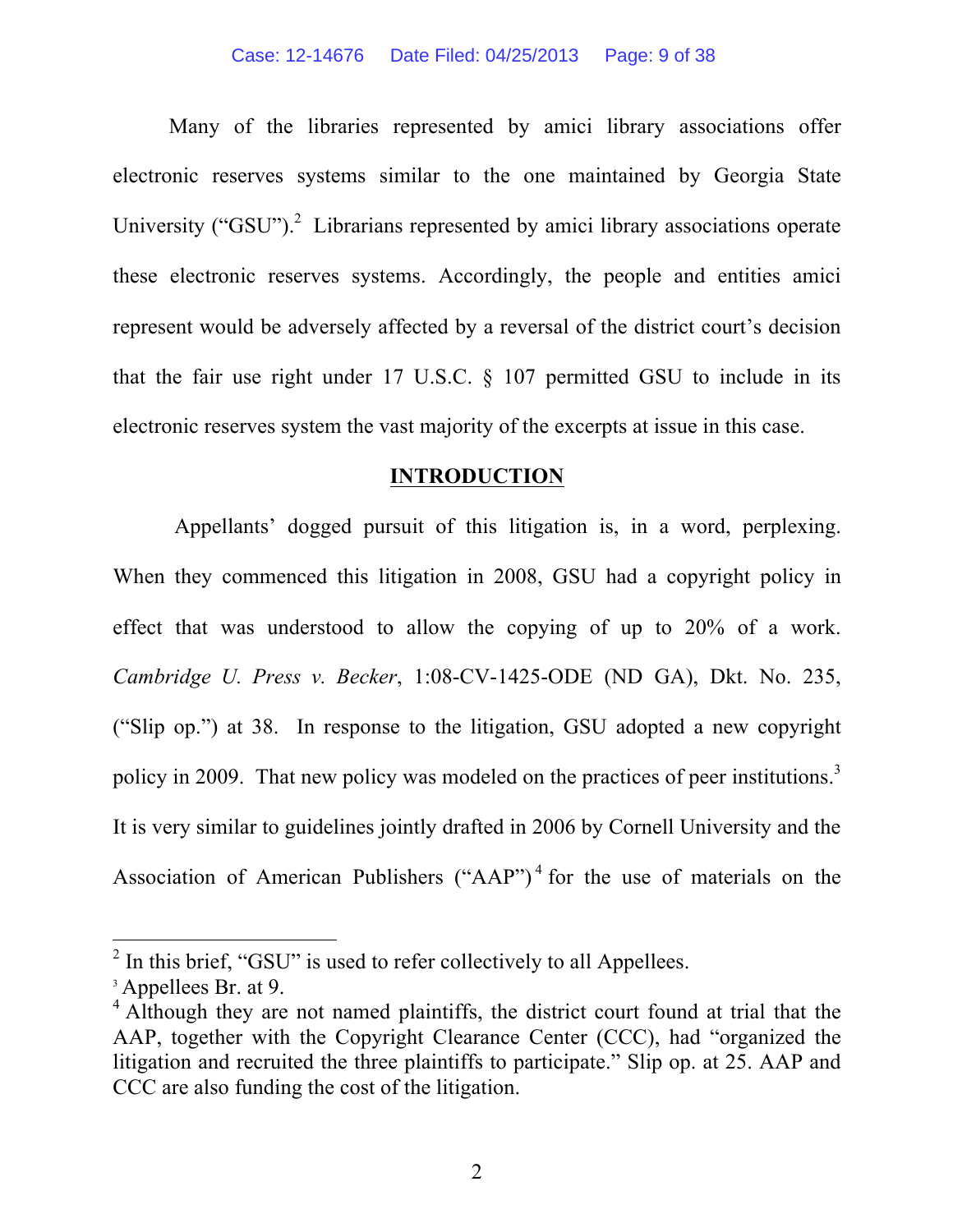Cornell library's electronic course reserves system<sup>5</sup> after publishers represented by AAP threatened to sue Cornell for copyright infringement. The checklist GSU adopted is in use at Cornell and other institutions whose policies AAP has praised,  $6\%$ and the CCC has endorsed it as "an important means for recording your fair use analysis."<sup>7</sup>

The district court found that "the 2009 Copyright Policy significantly reduced the unlicensed copying of Plaintiffs' works . . . at Georgia State." Slip op. at 38. Nonetheless, rather than declare victory, Appellants continued to prosecute this litigation. In essence, Appellants' position was that notwithstanding the new policy based on widely-used guidelines, GSU exceeded fair use if it did not pay a

 

<sup>5</sup> Press Release, "Cornell University and Publishers announce new copyright guidelines governing the use of digital course materials," (Sept. 19, 2006), http://www.pressoffice.cornell.edu/releases/release.cfm?r=15899&y=2006&m=9

<sup>&</sup>lt;sup>6</sup> In 2008, the AAP announced that it had reached agreement with several universities concerning copyright guidelines for electronic reserves. The AAP press release stated that it had worked with the universities to develop these guidelines, which were "similar to those adopted by Cornell University," and which the AAP hoped would "serve as a model for other colleges and universities." *See* http://digital-scholarship.org/digitalkoans/2008/01/17/aapreaches-agreement-with-three-academic-libraries-about-e-reserves-guidelines/;

Cornell University, *Checklist for Conducting a Fair Use Analysis Before Using Copyrighted Materials*,

http://copyright.cornell.edu/policies/docs/Fair\_Use\_Checklist.pdf; Hofstra University, Fair Use Checklist,

http://www.hofstra.edu/pdf/library/lib\_fair\_use\_checklist.pdf.

<sup>7</sup> *See* The Campus Guide to Copyright Compliance,

http://www.copyright.com/Services/copyrightoncampus/basics/fairuse\_list.html (last visited April 22, 2013).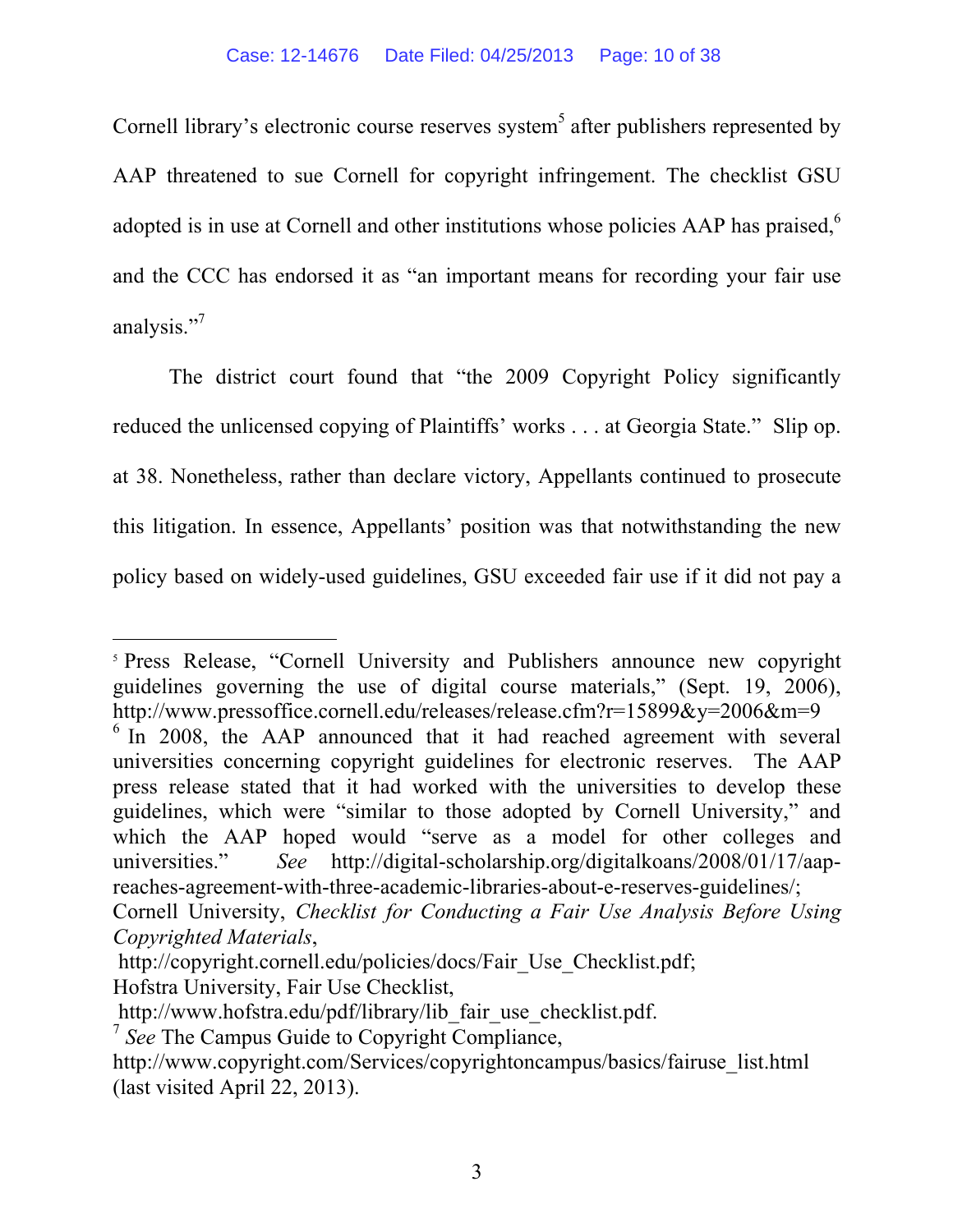#### Case: 12-14676 Date Filed: 04/25/2013 Page: 11 of 38

fee whenever the publisher was willing to license use of the work — even if the publisher did not offer a license for the use in question, and even if the excerpt was no longer than a chapter or 10% of the work.

The district court correctly refused to apply fair use in such a restrictive manner. After carefully reviewing the fair use case law and each of the claims of infringement submitted for judgment, it determined that only five of the excerpts infringed copyright. It further determined that the 2009 Copyright Policy caused those infringements in that it did not limit the copying in those instances to "decidedly small excerpts," and it did not provide sufficient guidance in determining the effect on the market. *See id.* at 37-38. Nonetheless, the district court considered GSU to be the prevailing party for purposes of the award of attorneys' fees under 17 U.S.C. § 505 because it "prevailed on all but five of the 99 copyright claims which were at issue when the trial of the case began." August 10, 2012 Order, Dkt. 441, at 12.

In this brief, amici address three issues. First, we explain that GSU's 2009 Copyright Policy is consistent with a code of best practices for fair use established in early 2012 by a broad consensus of libraries. Similar codes are being used by a variety of communities that rely on fair use as part of their everyday practice. These codes help them anticipate and avoid legal risk so that they can continue to serve the public, create and distribute new works, and share research without fear

4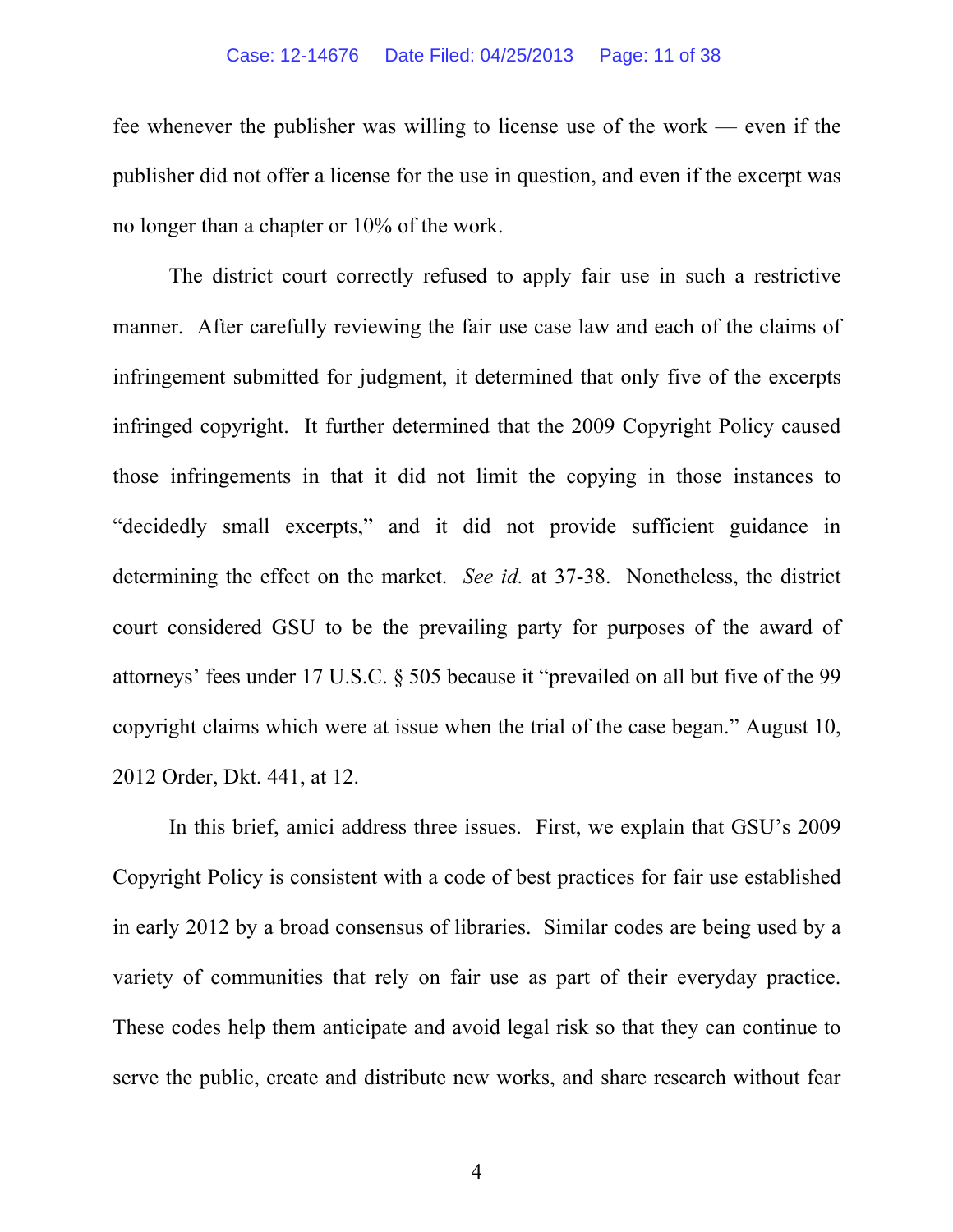of crushing copyright liability. Amici urge the Court to resist the publishers invitation to upend the consensus GSU's policy reflects.

Second, amici argue that the district court's finding that five excerpts infringed copyright may have been based on an incorrect assumption. The district court inferred with little evidence that the target audience for the books at issue included students. Based on this assumption, the district court concluded that the inclusion of these excerpts in electronic reserves was not a transformative use under the first fair use factor. This, in turn, adversely affected the analysis of the third and fourth fair use factors. In particular, the district court incorrectly concluded that the third factor favors fair use only if the amount copied is the lesser of one chapter or 10% of a book. Although amici do not believe remand is necessary, this Court should clarify that inclusion of excerpts in electronic reserves could be a transformative use in appropriate circumstances.

Third, amici explain how a fair use finding in this case serves the public interest. The Supreme Court has stressed that the fair use analysis must "be mindful of the extent to which a use promotes the purposes of copyright and serves the interests of the public." *Perfect 10, Inc. v. Amazon.com, Inc.*, 508 F.3d 1146, 1166 (9th Cir. 2007) (citing *Campbell v. Acuff-Rose Music, Inc.*, 510 U.S. 569, 579 (1994)); *Harper & Row Publishers, Inc. v. Nation Enterprises*, 471 U.S. 539, 556- 57 (1985). Libraries are already investing as aggressively as they can in support of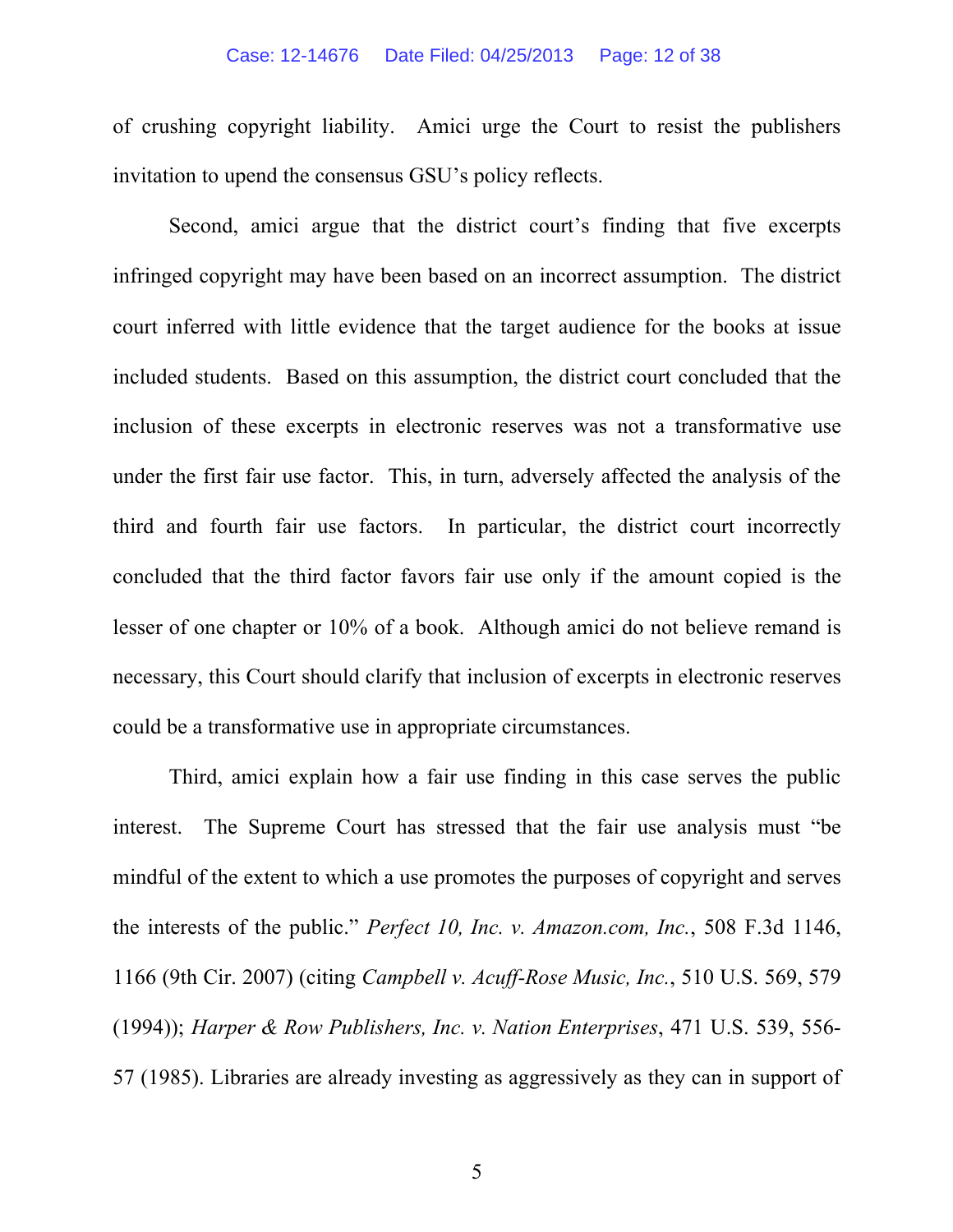scholarship, and scholars are more prolific than ever, with new models emerging to support even broader access to information. A ruling against fair use in this case will create a net loss to the public by suppressing educational uses, diverting scarce resources away from valuable educational investments, or both. This loss will not be balanced by any new incentive for creative activity. Such an outcome would surely disserve the public interest.

### **ARGUMENT**

## **I. GSU's Electronic Reserves Policy Embodies Widespread and Well-Established Best Practices for Fair Use**

Appellants assert that GSU's electronic reserves practices fall outside the bounds of fair use. In fact, GSU's electronic reserves practices are consistent with a widespread fair use consensus among libraries, as embodied in the Association of Research Libraries' *Code of Best Practices in Fair Use for Academic and Research Libraries*. 8

The development of the Code was prompted by Professor Michael Madison's insight (following a review of numerous fair use decisions) that U.S. courts were:

 $8$ <sup>8</sup> The Code has been endorsed by amici ALA and ACRL, as well as the Arts Libraries Society of North America, the College Art Association, the Visual Resources Association, and the Music Library Association. *See* http://www.arl.org/storage/documents/publications/code-of-best-practices-fairuse.pdf.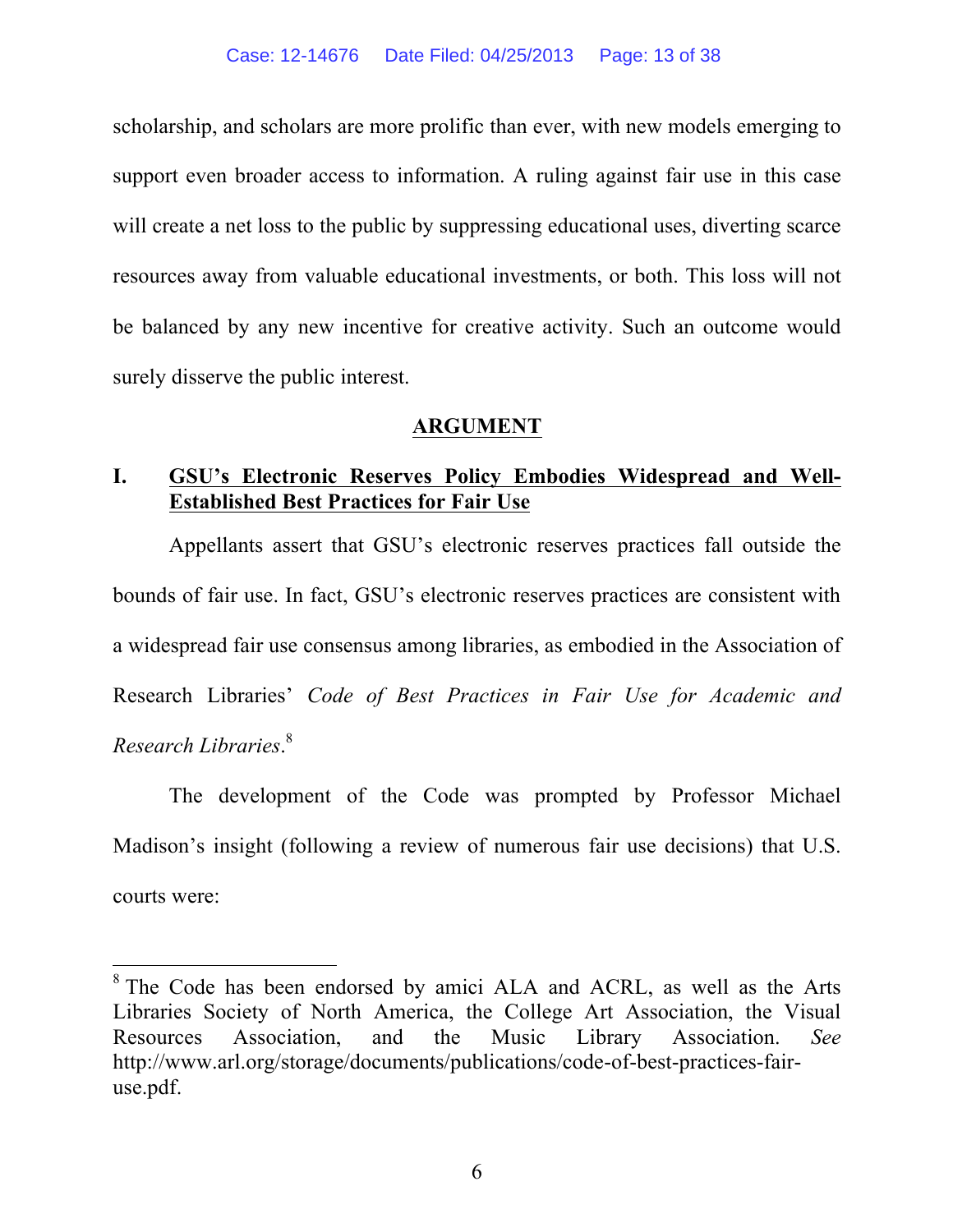implicitly or explicitly, asking about habit, custom, and social context of the use, using what Madison termed a 'pattern-oriented' approach to fair use reasoning. If the use was normal in a community, and you could understand how it was different from the original market use, then judges typically decided for fair use.

Patricia Aufderheide and Peter Jaszi, *Reclaiming Fair Use* 71 (2011). Based on this insight, numerous communities have developed codes of fair use best practices in order to make fair use analysis more predictable for their members.<sup>9</sup>

Indeed, the need for predictability in the application of fair use has grown more acute during the information revolution over the past three decades. Digital technology invariably involves making copies, and it is the fair use doctrine that has enabled the copyright law to accommodate the rapid pace of innovation. More people rely on fair use for more activities than ever before.<sup>10</sup>

To help make fair use more predictable, the Association of Research Libraries set out to "document<sup>[]</sup> the considered views of the library community about best practices in fair use, drawn from the actual practices and experience of

 <sup>9</sup> Codes of fair use best practices have been developed *inter alia* for OpenCourseWare, Documentary Filmmakers, Journalism, and Film and Media Educators. American University Center for Social Media, *Best Practices*, http://www.centerforsocialmedia.org/fair-use/best-practices.

 $10$  True to its common law origins, fair use is constantly evolving. Appellants' amici focus on the scope of fair use in 1976, when the doctrine was codified, but the interpretation of fair use 37 years ago is primarily of historical interest. Indeed, Appellants and their amici stress the importance of transformativeness to the fair use analysis, but Judge Leval wrote his seminal article on this subject fourteen years *after* the enactment of the 1976 Act.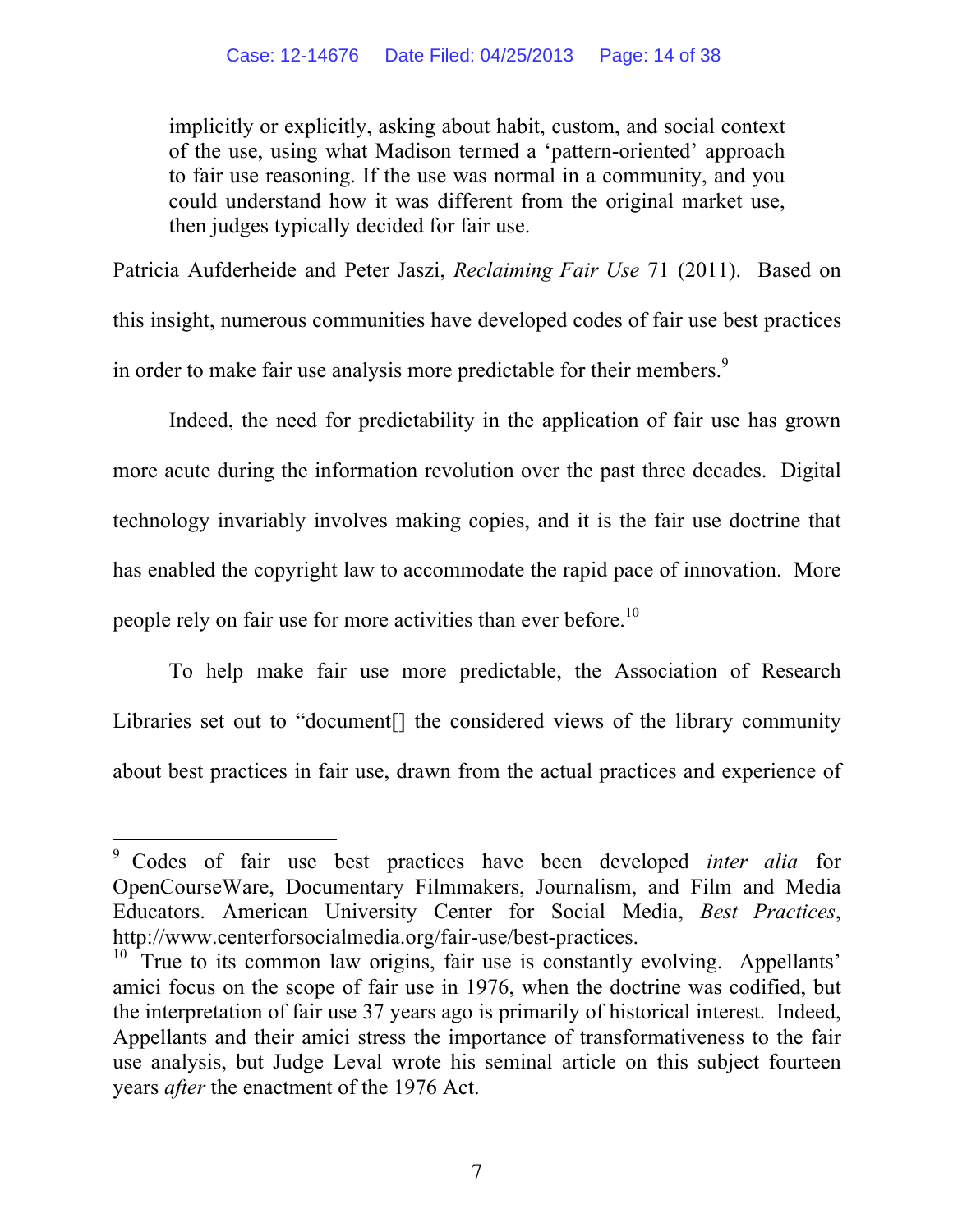the library community itself." Association of Research Libraries, *et al*., *Code of Best Practices in Fair Use for Academic and Research Libraries* ("ARL Code") 3

(2012). The resulting *Code of Best Practices* identified "situations that represent the library community's current consensus about acceptable practices for the fair use of copyrighted materials." *Id.*

One of the Code's principles addresses electronic reserves directly: "It is fair use to make appropriately tailored course-related content available to enrolled students via digital networks." ARL Code at 14. Explaining the background of this principle, the Code observes that:

Academic and research libraries have a long, and largely noncontroversial, history of supporting classroom instruction by providing students with access to reading materials, especially via physical on-site reserves. Teachers, in turn, have depended on libraries to provide this important service. Today, students and teachers alike strongly prefer electronic equivalents (e-reserves for text, streaming for audio and video) to the old-media approaches to course support.

*Id.* at 13. The Code goes on to identify several reasons why electronic reserves can be considered fair uses: (1) This form of course support occurs in a nonprofit educational environment; (2) It is a form of noncommercial "space-shifting;"<sup>11</sup> and

<sup>&</sup>lt;sup>11</sup> In a recent decision involving streaming video of libraries' lawfully-owned DVDs to students enrolled in relevant courses, a district court found "compelling" the analogy to "time shifting" of television programs blessed in *Sony Ass'n for Info. and Media Equip. v. Regents,* 2012 WL 7683452, \*6 (C.D. Cal. Nov. 20, 2012) (citing *Sony Corp.*, 464 U.S. 417).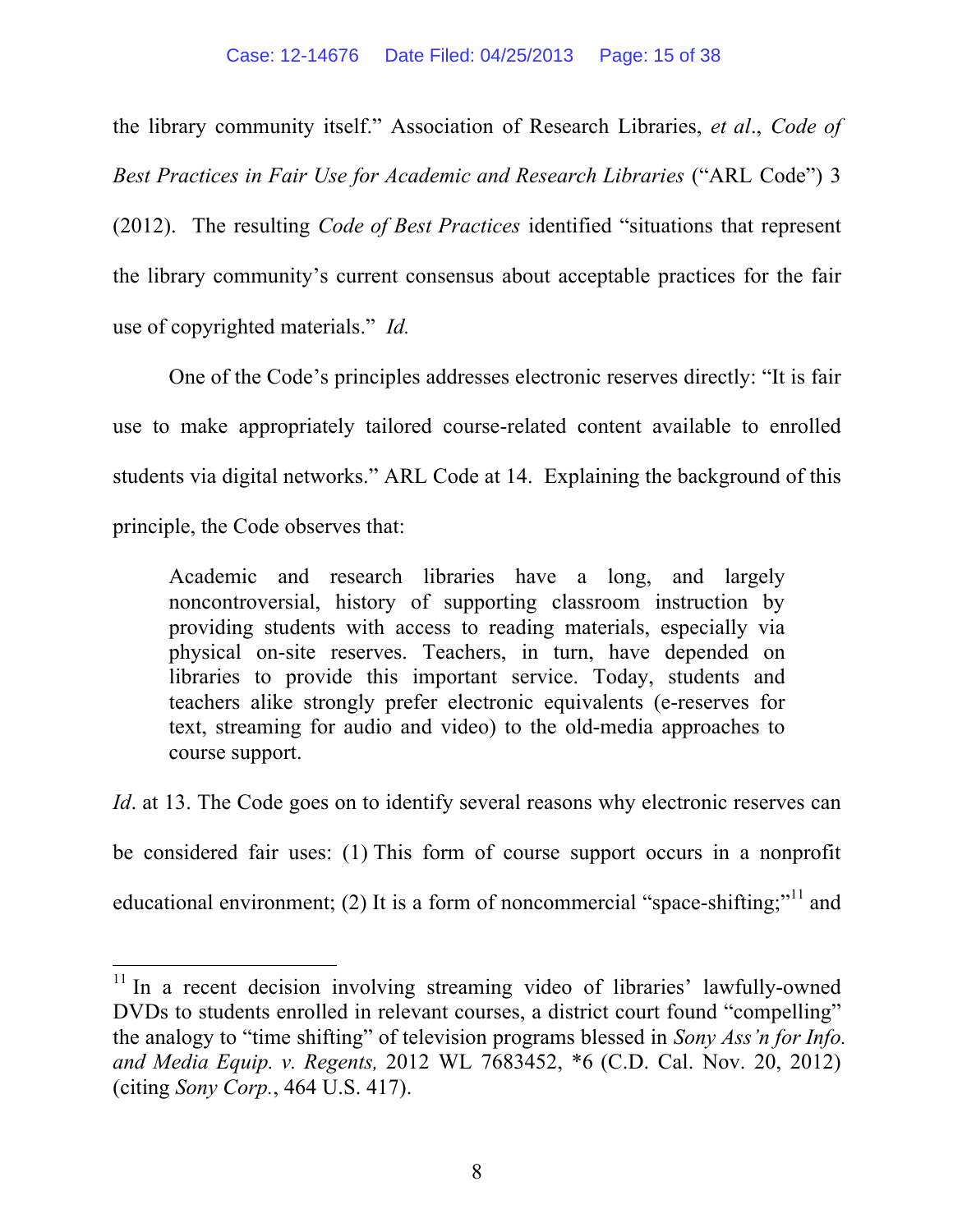(3) It is often transformative, as discussed below in greater detail.

After concluding that it is fair use to make appropriately tailored courserelated content available to enrolled students via digital networks, the Code lists steps that institutions should take to ensure the strongest possible fair use argument, each of which is reflected in GSU's policy:

• Closer scrutiny should be applied to uses of content created and marketed primarily for use in courses such as the one at issue (*e.g*., a textbook, workbook, or anthology designed for the  $course)$ .<sup>1</sup>

The availability of materials should be coextensive with the duration of the course or other time-limited use (*e.g*., a research project) for which they have been made available at an instructor's  $direction$ <sup>13</sup>

• Only eligible students and other qualified persons (*e.g*., professors' graduate assistants) should have access to materials.<sup>14</sup>

Materials should be made available only when, and only to the extent that, there is a clear articulable nexus between the

 <sup>12</sup> University System of Georgia, *Fair Use Checklist* 2, http://www.usg.edu/images/copyright\_docs/fair\_use\_checklist.pdf (On fair use checklist, "Consumable work (workbook, test)" weighs second factor against fair use).

<sup>&</sup>lt;sup>13</sup> "Access should be terminated as soon as the student has completed the course . . .. Library reserves staff should delete materials available on electronic reserves at the conclusion of each semester." "Additional Guidelines for Electronic Reserves," USG Copyright Policy (Oct. 21, 2009),

http://www.usg.edu/copyright/additional\_guidelines\_for\_electronic\_reserves.

 $14$  "Access to course materials on electronic reserves should be restricted by password to students and instructors enrolled in and responsible for the course." *Id.*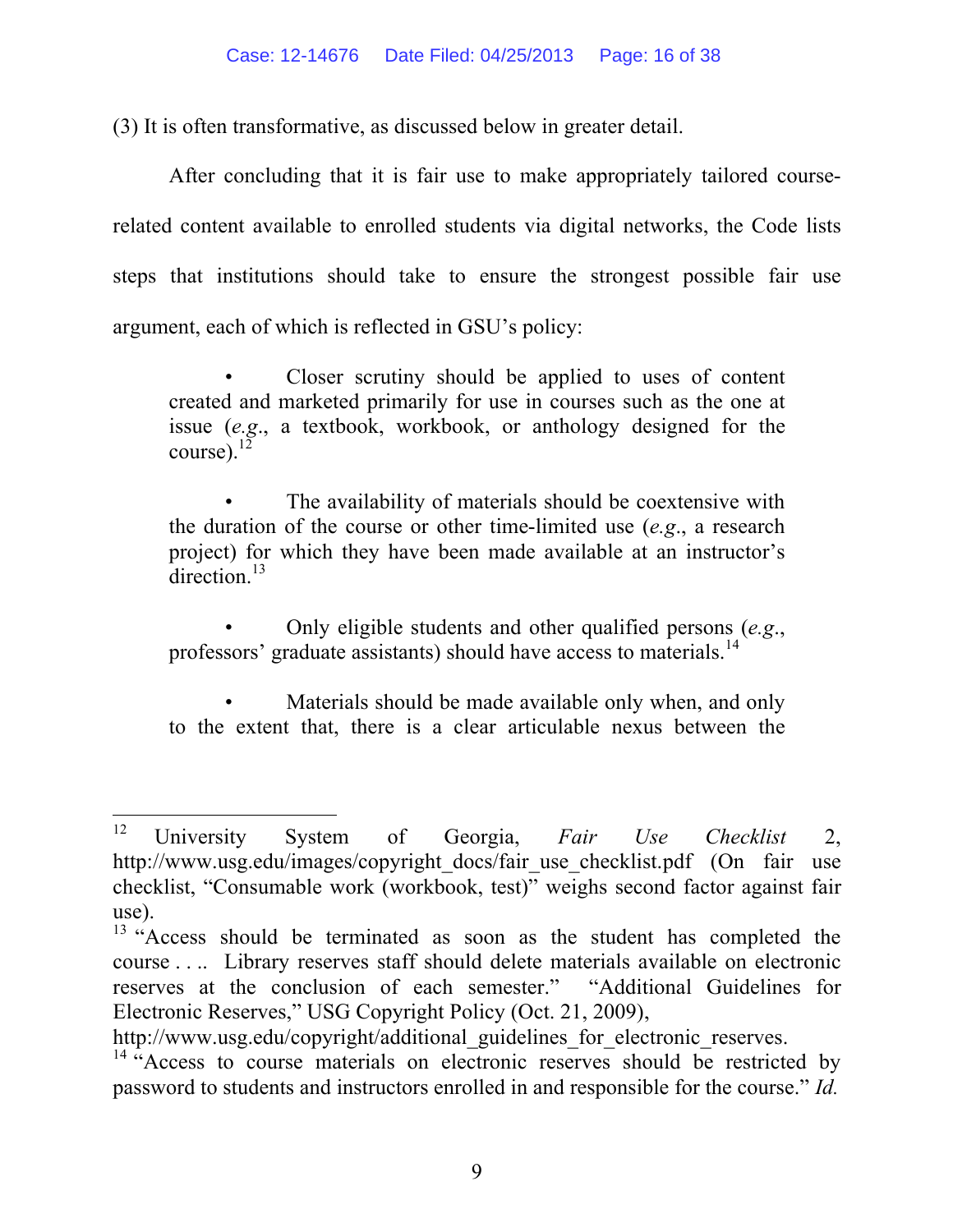instructor's pedagogical purpose and the kind and amount of content involved $15$ 

Libraries should provide instructors with useful information about the nature and the scope of fair use, in order to help them make informed requests. $16$ 

Students should also be given information about their rights and responsibilities regarding their own use of course materials.<sup>17</sup>

Full attribution, in a form satisfactory to scholars in the field, should be provided for each work included or excerpted.<sup>18</sup>

*Id*. at 14.

GSU has thus made every effort to ensure that its e-reserve activities

fall squarely within the mainstream of practice at educational institutions in

the United States, as reflected in the ARL Code.<sup>19</sup> That practice reflects, in

turn, widespread understanding of the contours of fair use for libraries and

educational institutions, upon which these institutions rely to provide

<sup>&</sup>lt;sup>15</sup> "Instructors are responsible for evaluating, on a case by case basis, whether the use of a copyrighted work on electronic reserves requires permission or qualifies as a fair use . . .. Inclusion of materials on electronic reserves will be at the request of the instructor for his or her educational needs." *Id*.<br><sup>16</sup> *See* "Policy on the Use of Copyrighted Works in Education and Research," USG

Copyright Policy (Oct. 21, 2009), http://www.usg.edu/copyright.<br> $^{17}$  Id

<sup>&</sup>lt;sup>18</sup> "Materials made available on electronic reserves should include a citation to the original source of publication and a form of copyright notice." *Additional*

*Guidelines*.<br><sup>19</sup> Indeed, the district court found that "many schools' copyright policies allow more liberal unlicensed copying that does Georgia State's 2009 Copyright Policy." Slip op. at 42.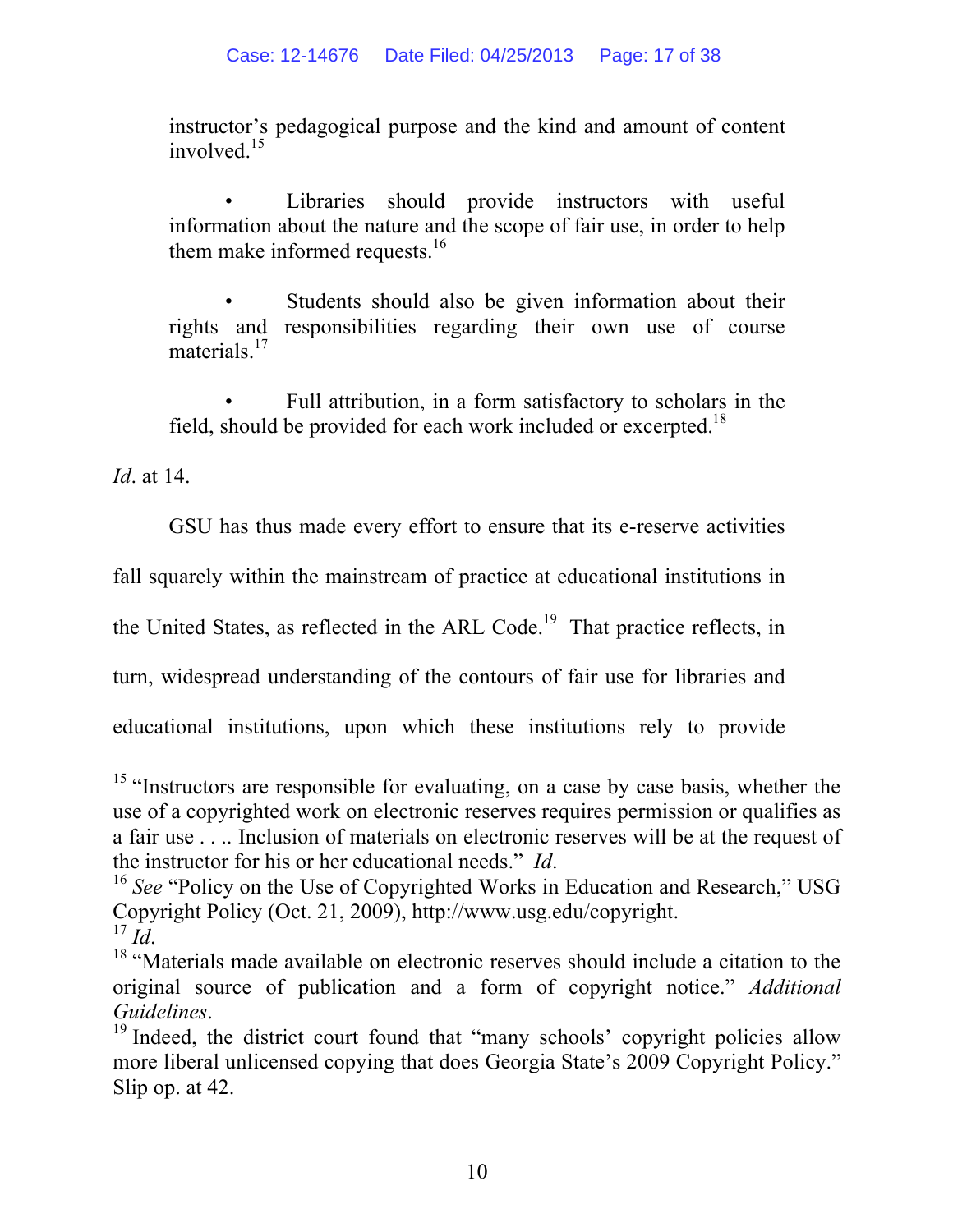services that benefit the public. A finding by this Court that GSU nonetheless violated copyright would mean upending well-established practice and expectations, thereby thwarting the public interest. Amici urge the Court not to take that step.

### **II. The Fair Use Factors Favor a Fair Use Finding for All the Excerpts Used By GSU**

Appellees have explained in detail why the district court correctly concluded that fair use shelters GSU's activities, and amici will not replicate that argument here. Rather, we focus on an incorrect assumption that underlay the district court's finding that five of the excerpts did not qualify as fair use. The district court held, with little analysis, that the inclusion of verbatim copies of complete chapters was not "transformative" as that term is understood in the context of the first fair use factor. This mistake had a cascading impact on the analysis of the third and fourth factor. Nonetheless, we do not believe it is necessary to remand for the district court to reevaluate whether the use of these five excerpts is transformative. Rather this Court should simply clarify for future courts that the inclusion in electronic reserves of a verbatim copy of a book chapter may be transformative where the copying serves a function that is distinct from the purpose of the original work.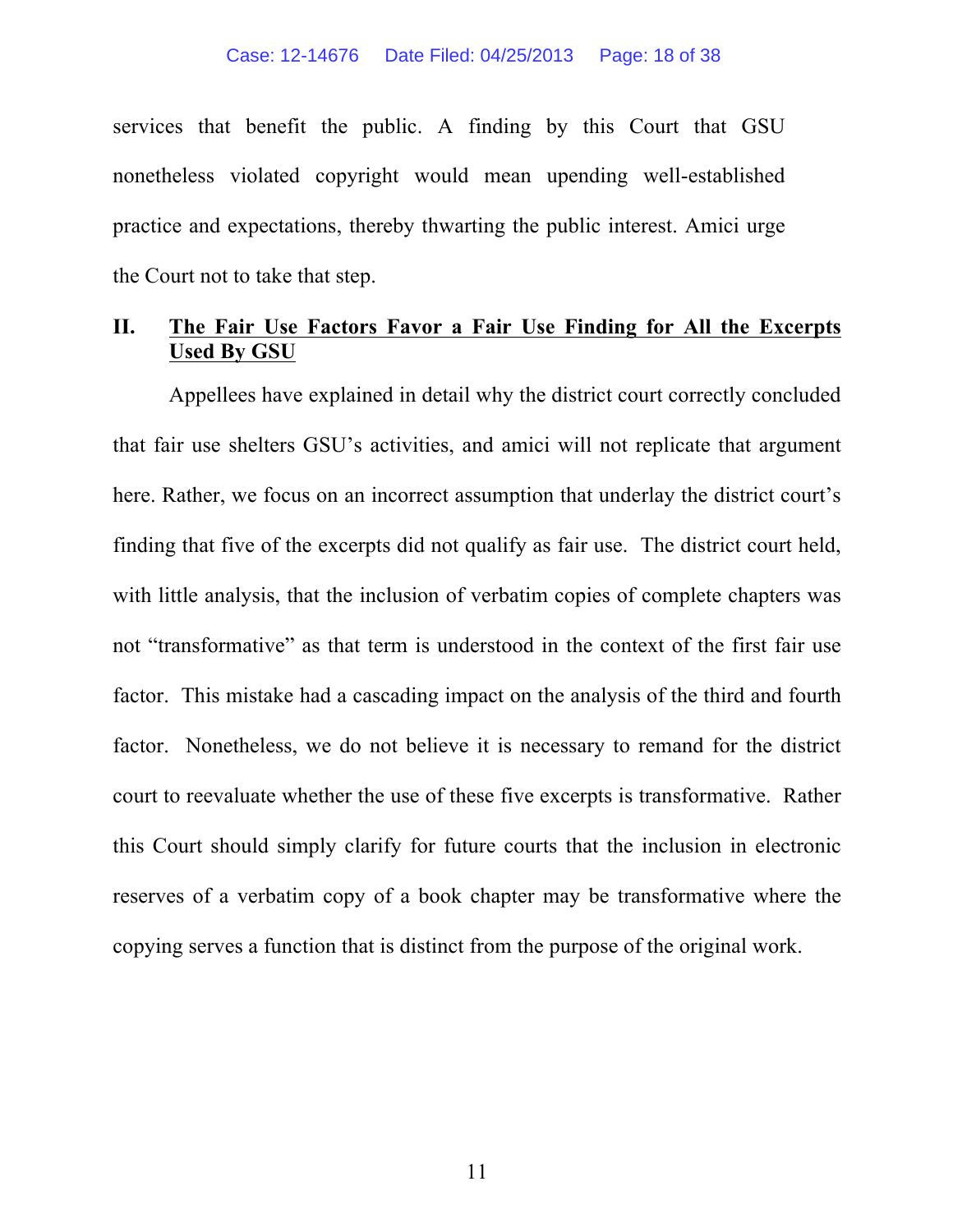#### **A. First Factor – Purpose and Character of the Use**

The district court correctly found that the first factor favored GSU because its use was for a nonprofit, educational purpose.<sup>20</sup> However, amici disagree with the district court's assumption that GSU's use was not "transformative" within the meaning of fair use jurisprudence.

To be sure, as the district court observed, the Supreme Court has suggested that "the straight reproduction of multiple copies for classroom distribution" would not be transformative. *Campbell*, 510 U.S. at 579 n.11. However, not only was that suggestion sheer dicta, it also falls well short of establishing that "mirror images of parts of the books," slip op. at 49, are never transformative.

In fact, courts in several circuits have treated as transformative 'mirror image' copies where the purpose of the copies differed from that of the original. *A.V. v. iParadigms*, *LLC*, 562 F.3d 630, 640 (4th Cir. 2009) (using student papers to create a plagiarism detection database); *Perfect 10*, 508 F.3d at 1165 (using website images to create a search index); *Bill Graham Archives v. Dorling Kindersley Ltd*., 448 F.3d 605, 609 (2d Cir. 2006) (using concert posters for historical and educational, rather than advertising and informational, purposes);

 $20$  Education is directly referenced twice in Section 107: once in the list of favored purposes ("teaching (including multiple copies for classroom use") and once in the first factor ("nonprofit educational purposes"). Four of the other favored purposes in Section 107 are integral to the educational enterprise: "criticism," "comment," "scholarship," and "research."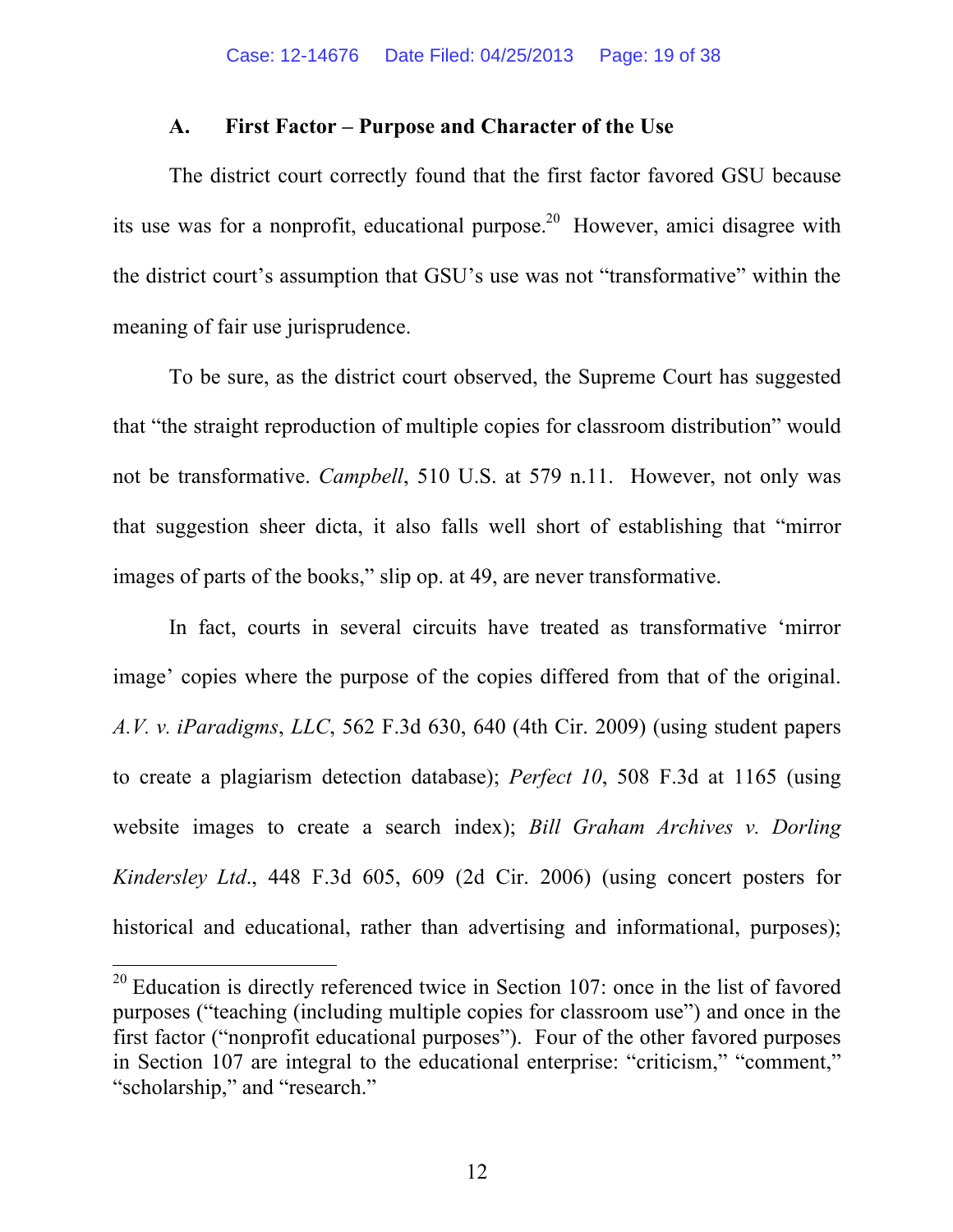*Kelly v. Arriba Soft Corp*., 336 F.3d 811, 819 (9th Cir. 2003) (using website images to create a search index). As the Ninth Circuit stated, "even making an exact copy of a work may be transformative so long as the copy serves a different function than the original work." *Perfect* 10, 508 F.3d at 1164.<sup>21</sup>

Based on this line of cases, the court in *Authors Guild v. HathiTrust* recently found the making of digital copies of millions of books to facilitate access for print disabled individuals to be transformative. *Authors Guild, Inc. v. HathiTrust*, 11 CV 6351 HB, 2012 WL 4808939 (S.D.N.Y. Oct. 10, 2012). The *HathiTrust* court noted that publishers and authors did not treat print-disabled individuals as a significant or potential audience. "As a result," the court continued, "the provision of access for them was not the intended use of the original work (enjoyment and use by sighted persons) and thus the use is transformative."

Many excerpts included in an electronic course reserve system could similarly serve a different function from the original work. As the ARL Code explains:

 <sup>21</sup> *See also* Bernard Knight, USPTO General Counsel, *USPTO Position on Fair Use Copies of NPL Made in Patent Examination*, January 19, 2012, http://www.uspto.gov/about/offices/ogc/USPTOPositiononFairUse\_of\_CopiesofN PLMadeinPatentExamination.pdf (copying of complete articles was transformative because the copies were made for the purpose of documenting that certain features of an applicant's claim were in the prior art). Thus, the "straight reproduction" in the *dicta* from *Campbell,* 510 U.S. at 579, could be understood to refer to copying without repurposing or recontextualizing, *e.g*., the photocopying of pages from a workbook.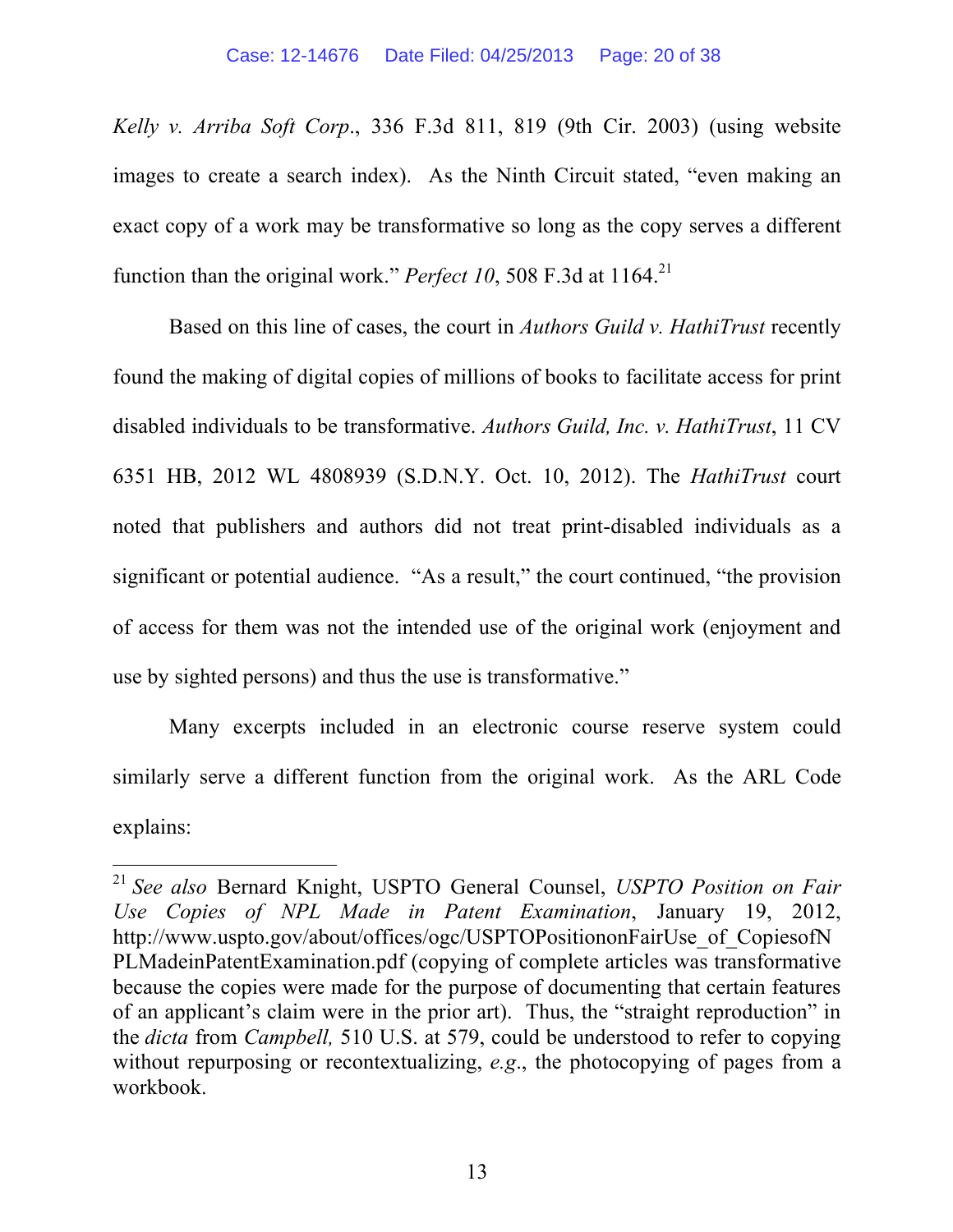Most of the information objects made available to students, in whatever format, are not originally intended for educational use. For example, works intended for consumption as popular entertainment present a case for transformative repurposing when an instructor uses them (or excerpts from them) as the objects of commentary and criticism, or for purposes of illustration.

ARL Code at 13. The same argument can be made with respect to scholarly monographs. Scholars write book-length works on narrow topics for the small market of other specialists in the field. These monographs have limited print runs – often as few as three or four hundred copies. Students typically are not part of the audience for these works. $^{22}$ 

The district court acknowledged that neither party sought at trial to establish "the target market for the particular books that are involved in this case." Slip Op. at 22 n.15. Nonetheless, the district court proceeded to draw "inferences" from the books themselves. *Id.* The district court inferred that the "target market" for Sage's

<sup>&</sup>lt;sup>22</sup> The director of Rutgers University Press has said that, by definition, "a monograph is a book intended for specialists that has no significant course adoption potential at the undergrad level, and that about 200 libraries will buy." Marlie Wasserman, *Reprint: How Much Does It Cost to Publish A Monograph and Why?*, 4 J. Electronic Pub., no. 1, 1998, *available at* http://quod.lib.umich.edu/cgi/t/text/text-

idx?c=jep;view=text;rgn=main;idno=3336451.0004.104. Amici Authors Guild, *et al*., cite Wasserman's presentation for the proposition that increased licensing revenue is necessary to support publication of scholarly monographs (and, thereby, to support tenure), but Wasserman's concern necessarily is limited to books published with no expectation of income from course adoption, *i.e*., books whose primary purpose (and market) is to contribute to the scholarly discourse, not to facilitate education of students.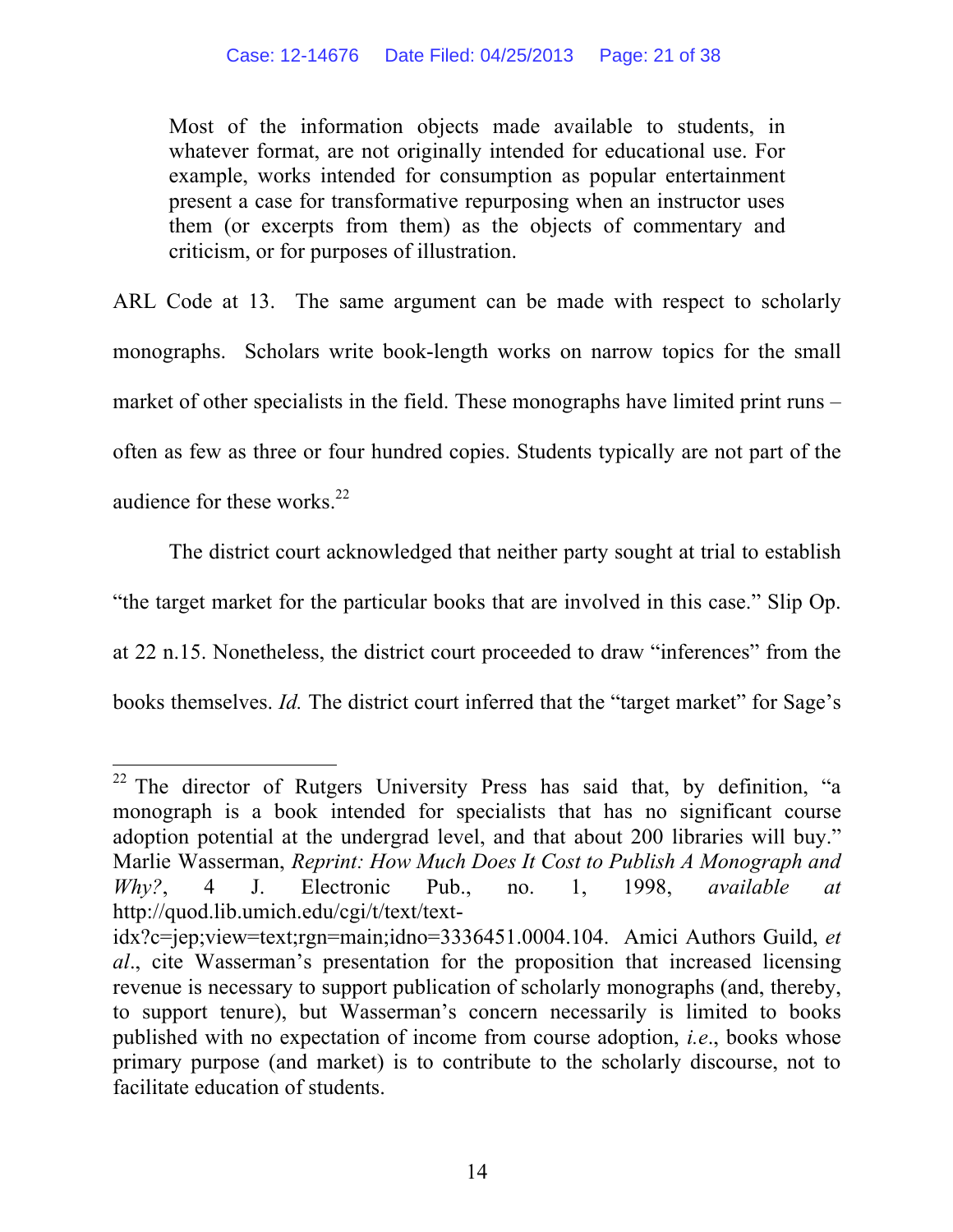books was "educators who teach upper level undergraduate and graduate students in colleges and universities and, derivatively, their students." *Id*. Further, the district court speculated that Oxford's and Cambridge's books "probably" were marketed to professors "and derivatively their students," as well as the broader academic community. *Id*.

Amici question the reasonableness of the district court's inferences, particularly treating students "derivatively" as part of the target professorial market. Nonetheless, even if this Court decides to accept the district court's inferences here concerning the target market, it should make clear that future courts should make their own assessments of the target or likely audience and purpose, rather than applying an erroneous blanket rule that "mirror image" copying is *per se* non-transformative. Such clarity will ensure that future courts will be free to determine that such copying, in appropriate circumstances, may be transformative.<sup>23</sup>

<sup>&</sup>lt;sup>23</sup> Appellants themselves provide yet another basis for treating GSU's use of excerpts as transformative. Appellants argue repeatedly that GSU compiled the excerpts into "digital anthologies" and "digital course reading compilations." Appellants Brief at 5. Assuming *arguendo* that professors at GSU did create digital compilations, the assembly of excerpts of preexisting works into a digital compilation can be a quintessentially transformative use. Indeed, the Copyright Act contains specific provisions defining the scope of protection in compilations, acknowledging the originality in selection and arrangement of constituent excerpts. *See* 17 U.S.C. § 101; 17 U.S.C. § 103. The Librarian of Congress has specifically recognized that creating "compilations of portions of [audiovisual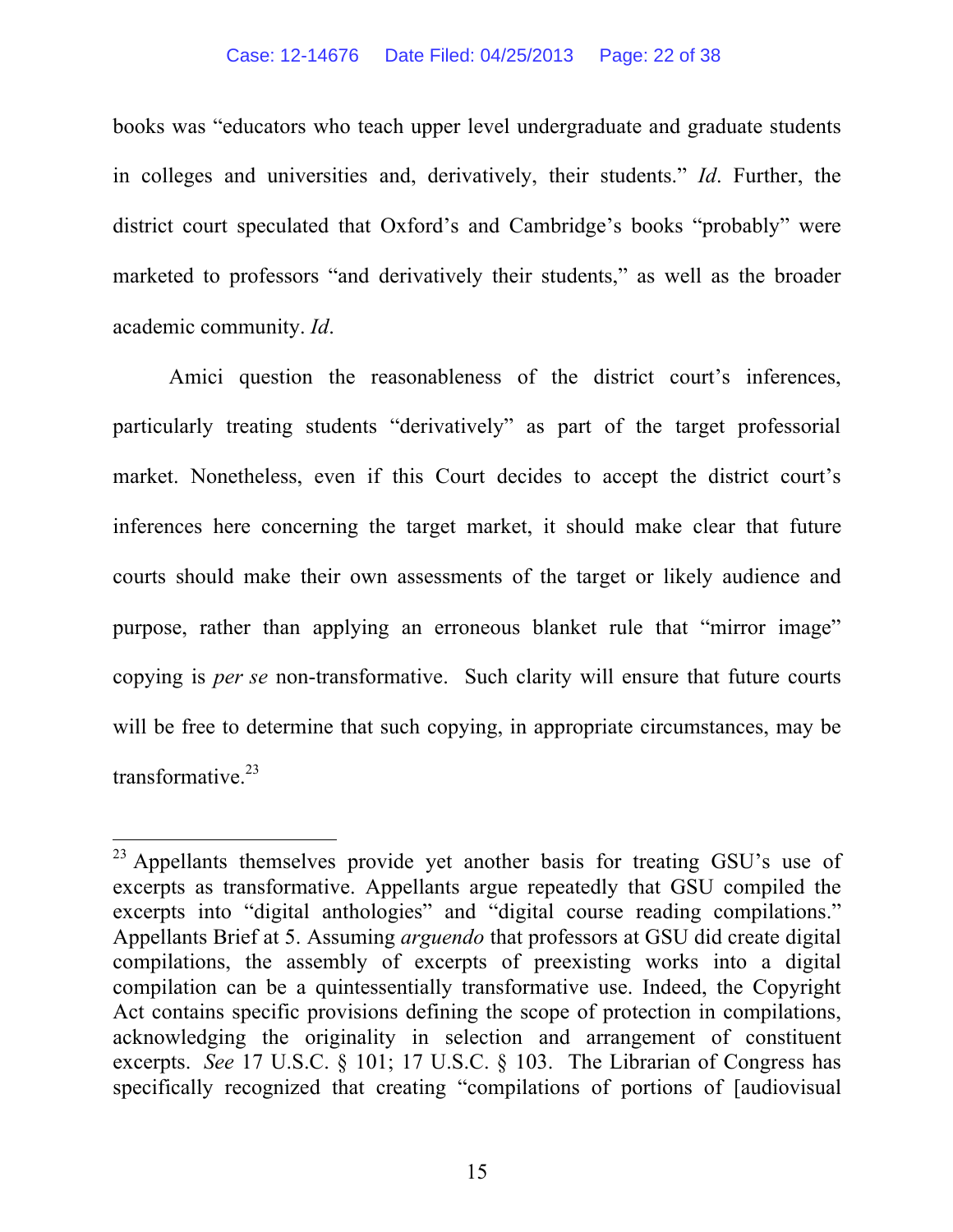#### **B. Second Factor – Nature of the Work**

The district court correctly found that the second statutory fair use factor, the nature of the copyrighted work, tilted towards fair use: "the books involved in this case are properly classified as informational in nature, within the spectrum of factual materials and hence favoring fair use." *Id.* at 52. The scholarly nature of the books actually weighs this factor even more strongly in favor of GSU than indicated by the district court. Judge Richard Posner of the Seventh Circuit, a prolific author on intellectual property matters, recently wrote a blog post arguing that scholarly works require little to no copyright protection from a policy perspective. Judge Posner suggested that "modern action movies often costing hundreds of millions of dollars to make, yet copiable almost instantaneously and able to be both copied and distributed almost costlessly," may require strong copyright protection to ensure their creation. At the other end of the spectrum, Judge Posner observed, are:

<u> 1989 - Johann Stein, marwolaethau a bhann an chomhair an chomhair an chomhair an chomhair an chomhair an chom</u>

works from a university library's collection for educational use" is a fair use. *Exemption to Prohibition on Circumvention of Copyright Protection Systems for Access Control Technologies*, 71 FR 68472 (2006). Perhaps not all compilations qualify as transformative fair uses, but carefully selected educational compilations certainly do.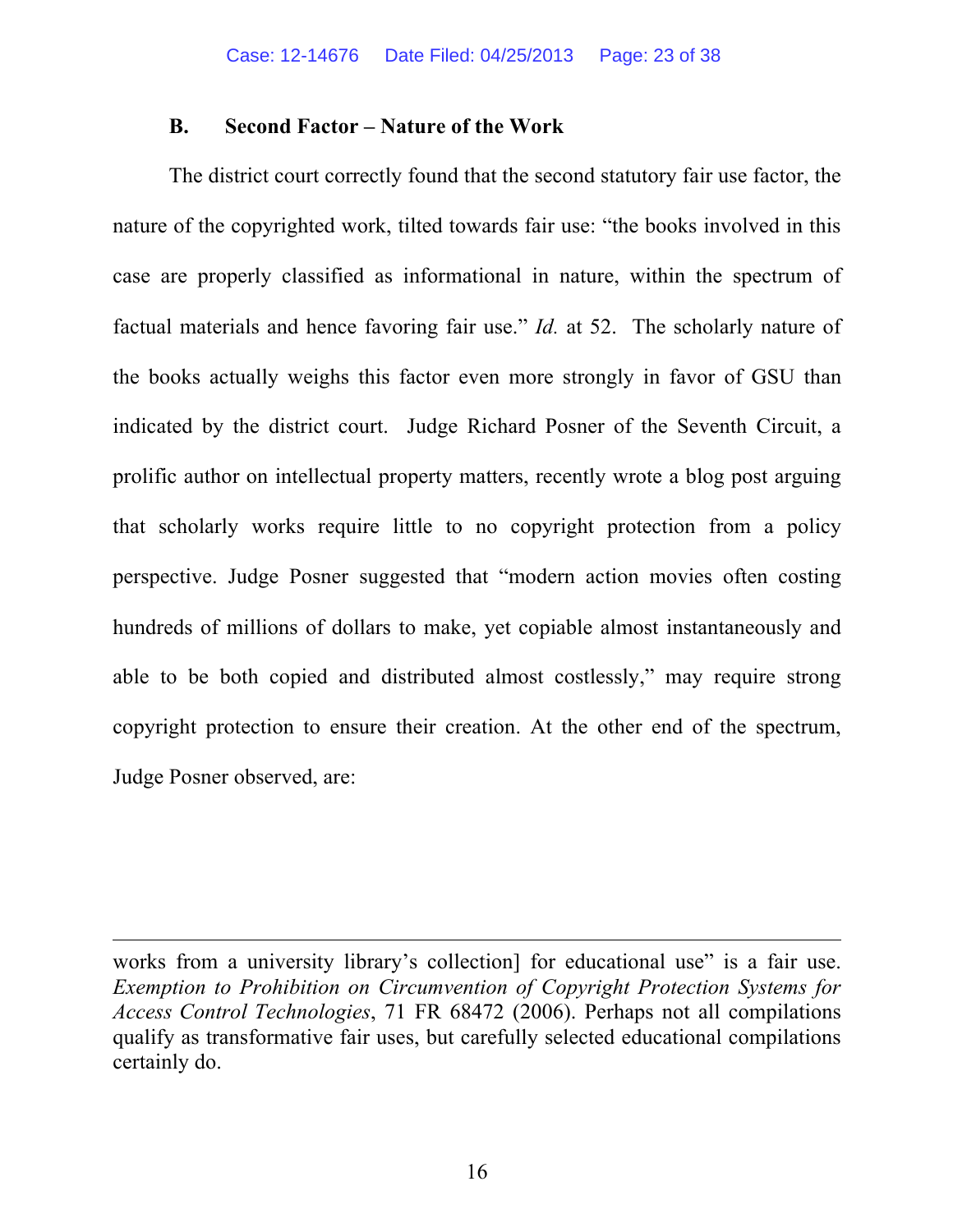academic books and articles (apart from textbooks), which are produced as a byproduct of academic research that the author must conduct in order to preserve his professional reputation and that would continue to be produced even if not copyrightable at all. It is doubtful that there is any social benefit to the copyrighting of academic work other than textbooks . . ..

Richard Posner, *Do patent and copyright law restrict competition and creativity* 

*excessively?*, The Becker-Posner Blog (Sept. 30, 2012), http://www.becker-posner-

blog.com/2012/09/do-patent-and-copyright-law-restrict-competition-and-

creativity-excessively-posner.html.

Amici do not suggest that scholarly works should receive no copyright protection.24 But they do agree with Judge Posner that academic authors do not need the economic incentive afforded by copyright to motivate them to write scholarly works.<sup>25</sup> Because scholarly works require "thinner" copyright protection

<sup>&</sup>lt;sup>24</sup> The district court rightly distinguished between the threshold question of copyrightability and the further question of whether the second factor should favor fair use. Appellants and their amici often confuse the two, suggesting that an adverse finding under the second factor amounts to wholesale denial of copyright protection.

<sup>&</sup>lt;sup>25</sup> *See also* slip op. at 82 ("[A]cademic authors as a group value publication as an enhancement to professional reputation and achievement and . . . as a contribution to academic knowledge. [ . . .] There is no reason to believe that allowing unpaid, nonprofit academic use of small excerpts in controlled circumstances would diminish creation of academic works.") The "publish or perish" system of advancement in higher education provides academics with ample incentive to create scholarly works.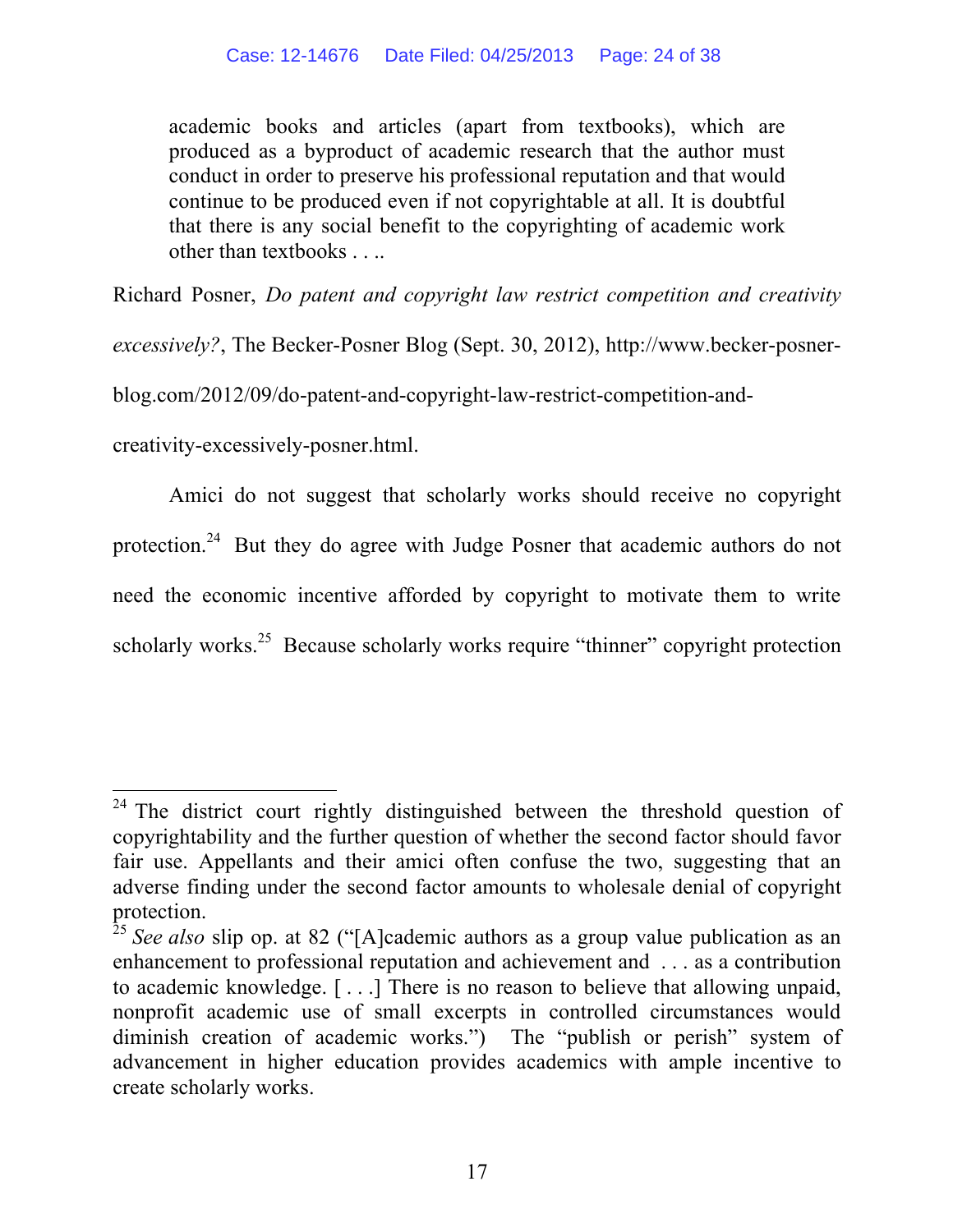#### Case: 12-14676 Date Filed: 04/25/2013 Page: 25 of 38

to ensure their production, the second factor strongly favors the fair use of scholarly works. $26$ 

At the same time, Judge Posner properly distinguished between textbooks and other forms of academic writing. Academic authors require copyright's economic incentive to produce textbooks because textbooks "require a lot of work and generally do not enhance the author's academic reputation and may undermine it." *Id*. The district court drew the same distinction between textbooks and other scholarly writings – as does the ARL Code of Best Practices.

### **C. Third Factor – Amount Used**

The district court held that "[f]actor three requires consideration of both the quantity and the value of the amount taken in relation to the overall book." Slip op. at 55. Amici agree with many aspects of the district court's factor three analysis. The district court correctly found that the 1976 Classroom Guidelines, "which would preclude a use from falling within the safe harbor solely on the basis of the number of words copied, is not compatible with the language and intent of  $\S 107$ ."

 <sup>26</sup> *See also* Robert Kasunic, *Is That All There Is? Reflections on the Nature of the Second Fair Use Factor*, 31 COLUM. J. L. & ARTS 529, 565 (2008). Appellants' amici complain that the district court did not appreciate the creativity and originality reflected in academic writings. Amici, however, confuse originality of expression, which warrants copyright protection, with originality of ideas, which does not. *See, e.g.*, AAUP Brief at 4 ("scholars' complete—and complex intellectual analysis"); Authors Guild Brief ("interpretive insights"); Copyright Alliance Brief ("analysis of theory and practice").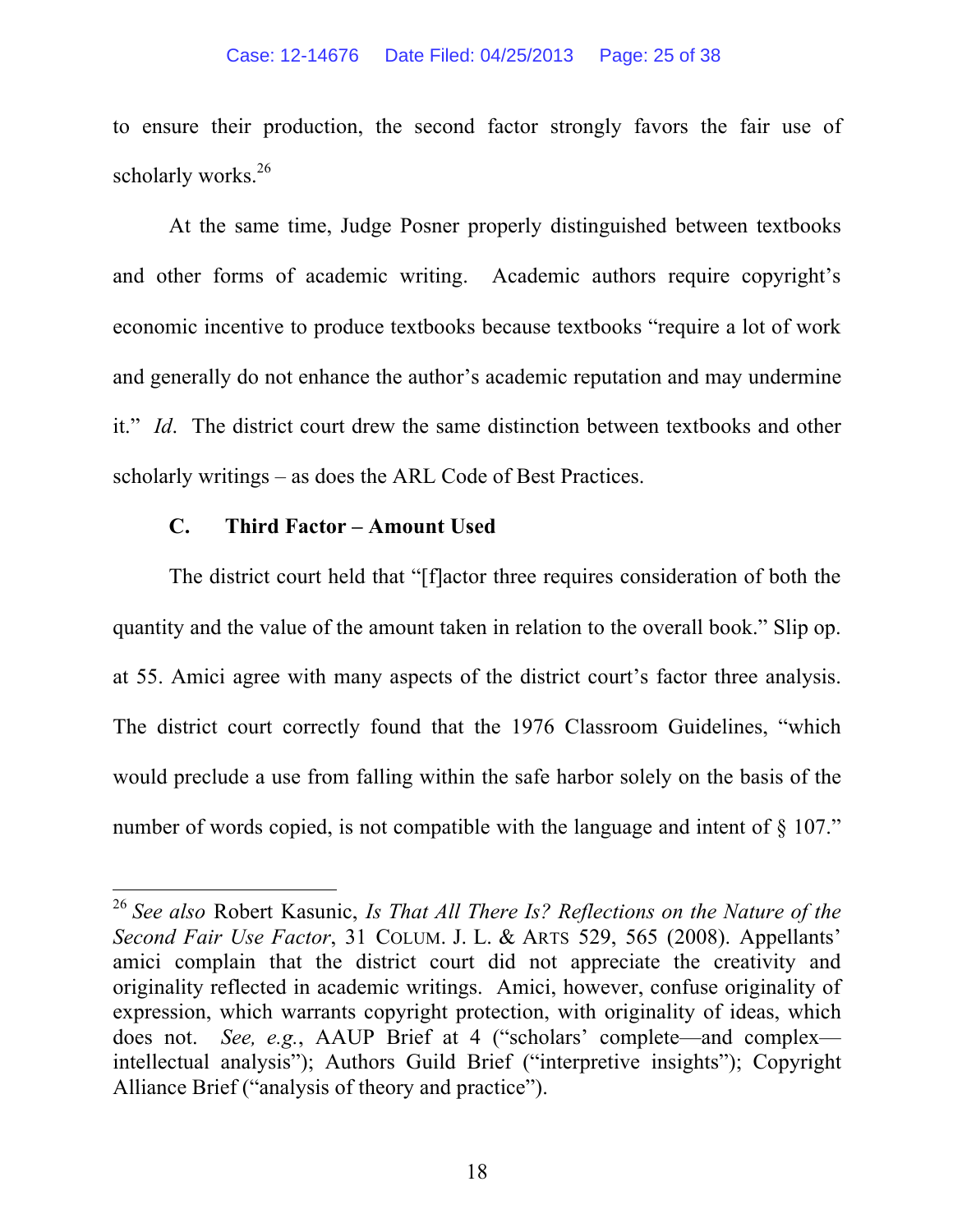#### Case: 12-14676 Date Filed: 04/25/2013 Page: 26 of 38

*Id.* at 59. The district court properly determined that for purposes of the factor three analysis, the work at issue was the entire book, rather than a chapter within the book, even when each chapter has a different author. The district court perceptively understood that selection of a whole chapter of a book "likely will serve a more valuable educational purpose than an excerpt containing a few isolated paragraphs." *Id.* at 68. Further, the district court recognized that prohibiting a professor from using the same chapter from one semester to the next was "an impractical, unnecessary limitation." *Id.* at 71.

However, amici disagree with the district court's conclusion that the third factor favors fair use only if the amount copied is the lesser of one chapter or 10% of a book. While the court provided ample reason for allowing the use of chapterlength excerpts rather than isolated paragraphs, it did not explain why the excerpts should be restricted to one chapter. It simply stated that "excerpts which fall within these limits are decidedly small, and allowable as such under factor three." *Id.* at 88. The "decidedly small" standard appears to derive from the district court's earlier assumption that the use here was not transformative: "Taking into account the fact that this case involves only mirror-image, nontransformative uses, the amount must be decidedly small to qualify as fair use." *Id*. at 65. But, as demonstrated above, many of the uses may well have been transformative, to the extent that excerpting portions of the work for use in instruction was not an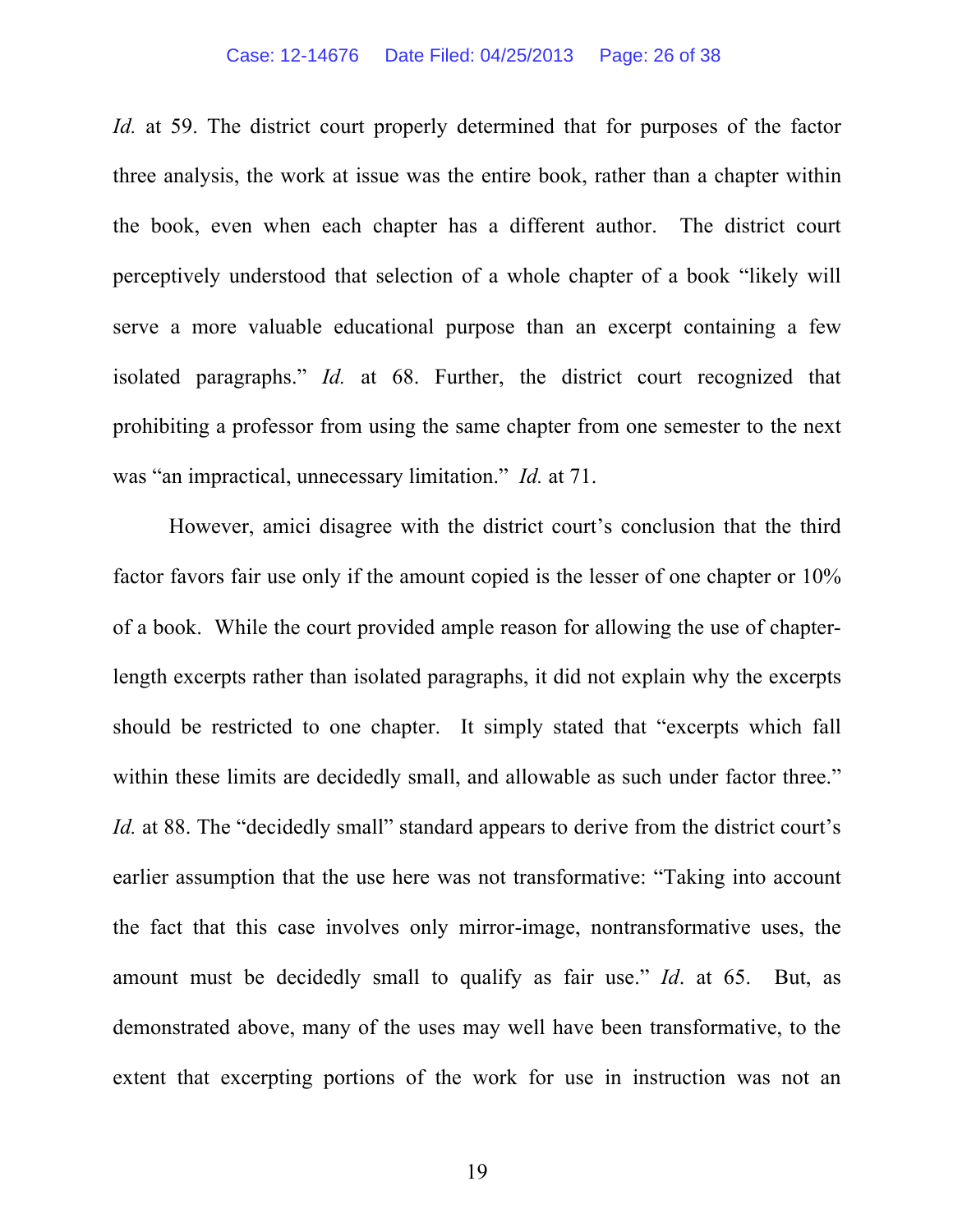intended use of the work. And if the use is transformative, the amount used need not be "decidedly small." Rather, the user may copy the amount appropriate to achieve her transformative purpose. *See Bill Graham Archives*, 448 F.3d at 613.

### **D. Fourth Factor – Effect Upon Market**

The district court's assumption that the uses at issue were nontransformative also adversely affected its analysis of the fourth fair use factor. For purposes of the fourth factor, courts have found that when a use is transformative, a copyright owner "does not suffer market harm due to the loss of license fees." *Id.* at 615. This is because a copyright owner may not preempt a transformative market. *Id*. at 614. By assuming that inclusion of excerpts in electronic reserves was never transformative, the district court incorrectly gave undue weight to a publisher's theoretical loss of licensing fees in the rare case that it offered a digital license for those excerpts.

While the availability of a license need not be determinative (especially where the use is transformative), the district court did not err in considering the *absence* of an available license relevant to the fourth factor analysis. The record below established that obtaining a license for use of digital excerpts is often difficult or impossible, sometimes by design.<sup>27</sup> The gaps in blanket licenses like the

<sup>&</sup>lt;sup>27</sup> See Slip op. at 28-29, 77 (noting that "sometimes publishers, for whatever reason, simply prefer limiting sales to the whole book," that "Cambridge did not and does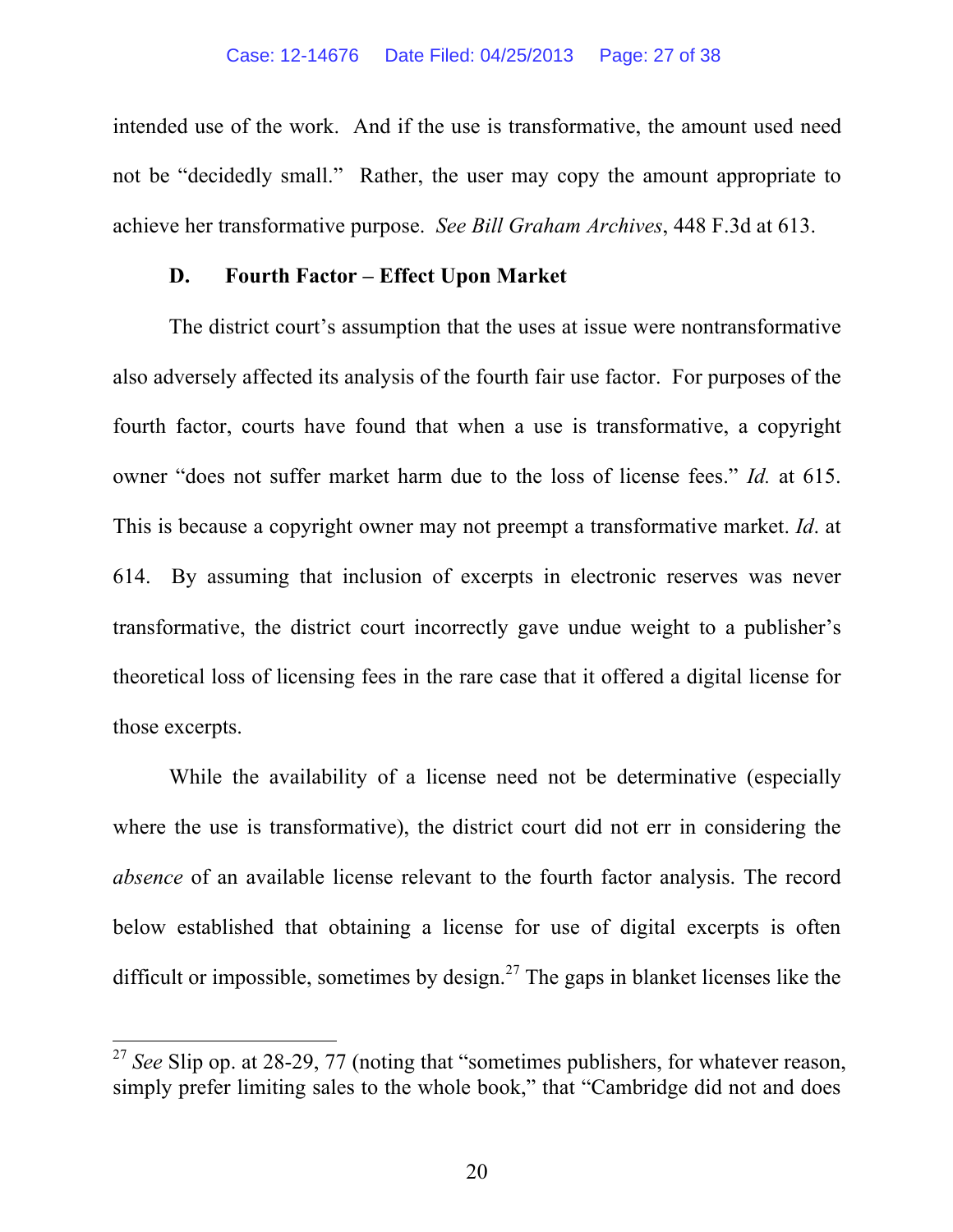one offered by the Copyright Clearance Center are also well known in the library community,28 and the difficulty of obtaining a la carte licenses for educational uses is well documented.<sup>29</sup> Because educational uses serve the public interest, and "[t]he ultimate test of fair use is whether the copyright law's goal of promoting the Progress of Science and useful Arts would be better served by allowing the use than by preventing it," *Bill Graham Archives*, 448 F.3d at 608, it makes sense to weigh the fourth factor in favor of fairness where the rights holder has made little effort to serve the relevant market effectively.

To the extent that a court does consider the impact of a use on potential licensing revenues, it should examine not only the existence of an effective *mechanism* for licensing the works, but also whether the license is a likely option.

*See Ass'n for Info. Media and Equip. v. Regents of the Univ. of California*,

<u> 1989 - Johann Stein, marwolaethau a bhann an chomhair an chomhair an chomhair an chomhair an chomhair an chom</u>

not participate" in the CCC excerpt licensing program, and that "the record affirmatively shows that Cambridge has been quite skeptical of granting licenses to create digital excerpts of its works.").

<sup>28</sup> *See, e.g.*, Peter Hirtle, *Why You Might Want to Avoid the CCC's Annual License,*  LibraryLaw Blog (July 5, 2007),

http://blog.librarylaw.com/librarylaw/2007/07/why-you-might-w.html ("The bookstore manager at Cornell has told me that CCC can provide fewer than 50% of the permissions he needs for course packs, and the annual license covers only a subset of CCC publishers.").

<sup>29</sup> *See, e.g.*, J. Christopher Holobar & Andrew Marshall, *E-Reserves Permissions and the Copyright Clearance Center: Process, Efficiency, and Cost*, 11 PORTAL: LIBRARIES AND THE ACADEMY 517, 520 *available at*  https://scholarsphere.psu.edu/downloads/9k41zd523 (64 percent overall success rate seeking a la carte permissions from CCC, but only 45 percent of permissions granted quickly).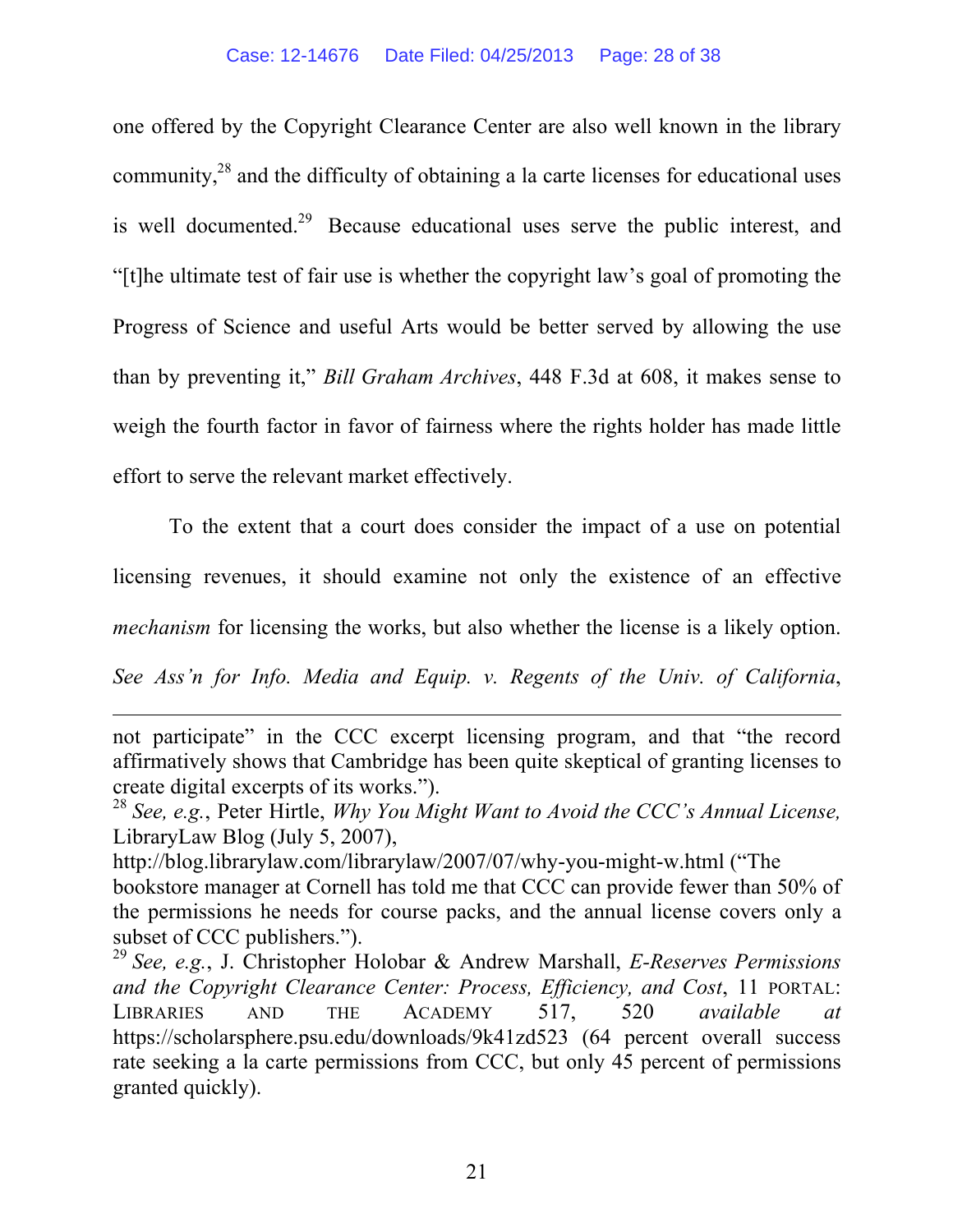No. 2:10-CV-09378-CBM, 2012 WL 7683452, at \*6 (C.D. Cal. Nov. 20, 2012) (fourth factor weighs in favor of finding fair use because a student "is no more likely to purchase a DVD" if she could not stream the work on her computer). Evidence entered at trial suggests that licensing was not a likely option at GSU. *See* Appellees Br. at 22 ("Many professors testified that they would not have used any excerpt if students were required to pay a licensing fee"). Instead, a professor (with the able assistance of a research librarian) would find substitutes, such as material distributed under a Creative Commons or other open license, or articles in journals the university already licenses. Alternatively, since the excerpts are supplemental reading, the professor might leave the excerpts out of electronic reserves altogether, and just place a few photocopies on physical reserve in the library.<sup>30</sup>

### **III. Placing Licensing in Context: Library Budgets and the Public Interest**

In practical terms, there is no real licensing market for including these kinds of excerpts in electronic reserves. Appellants and their amici speculate that such a

<sup>&</sup>lt;sup>30</sup> Further underscoring the small likelihood of GSU paying license fees for the use of these excerpts is their low utilization rate. In Fall 2009, the 1,000 excerpts posted on GSU's electronic course system were accessed a total of 4,000 times. Appellants Brief at 23. Each excerpt was accessed just four times although the average class size is 38 students. Georgia State University Admissions, http://www.gsu.edu/admissions/at a glance.html (last visited Apr. 18, 2013). Thus, on average, barely ten percent of the students in any given class bothered to look at a given excerpt even once.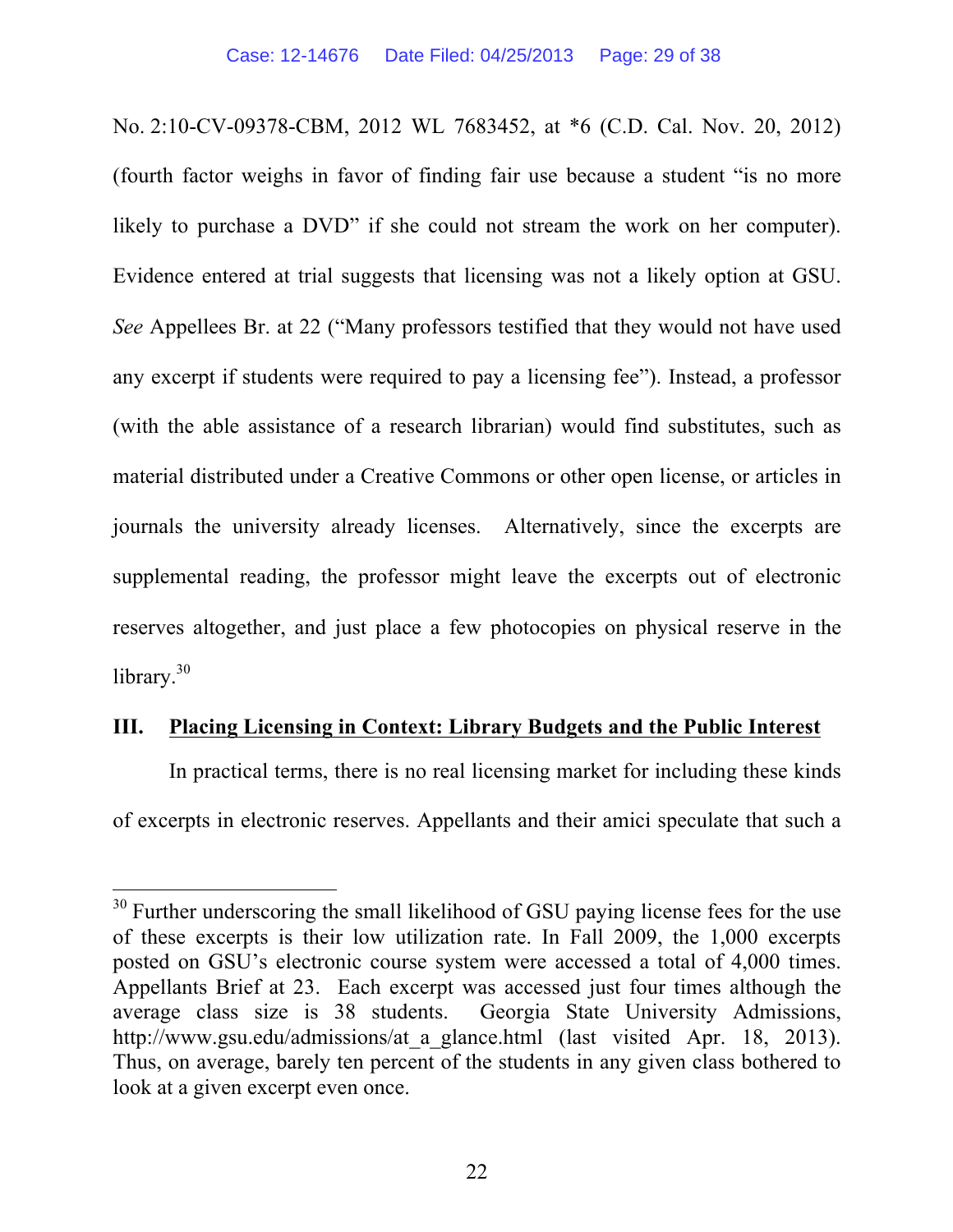market could exist but for the decision below. However, any attempt to create such a market could only succeed, if at all, at the expense of the public interest. Academic libraries simply do not have the budget to participate in any "new" licensing market.<sup>31</sup> Their only alternative is to divert scarce funds from some other area. Thus, Appellants are effectively asking this Court to require libraries to reorganize their budget priorities in order to benefit some rights holders at the expense of others – or simply decline to continue including excerpts in e-reserves.

Amici suspect most libraries will be forced to take the latter path. Like the rest of the economy, research library budgets have contracted since the economic crisis of 2008. Sara Hebel, *State Cuts Are Pushing Public Colleges into Peril*, CHRON. OF HIGHER EDUC. (Mar. 14, 2010). Moreover, it is unlikely that many library budgets, particularly those in state institutions, will recover any time soon. *Id*. Funding per public full-time equivalent student dropped by 26.1 percent from 1990–1991 to 2009–2010. John Quinterno & Viany Orozco, *The Great Cost Shift: How Higher Education Costs Undermine the Future Middle Class*, Demos (Apr. 3, 2012). Total fiscal support for higher education declined by another 7.6 percent from fiscal year 2011 to fiscal year 2012, with cuts occurring in 41 states. Caralee Adams, *State Funding for Higher Ed. Drops by 7.6 Percent in a Year*, Education

<sup>&</sup>lt;sup>31</sup> Unlike with course packs, where the cost of license fees can be passed on to the student purchasing the course pack, the library would have to absorb the cost of ereserve licenses because students have free access to e-reserves.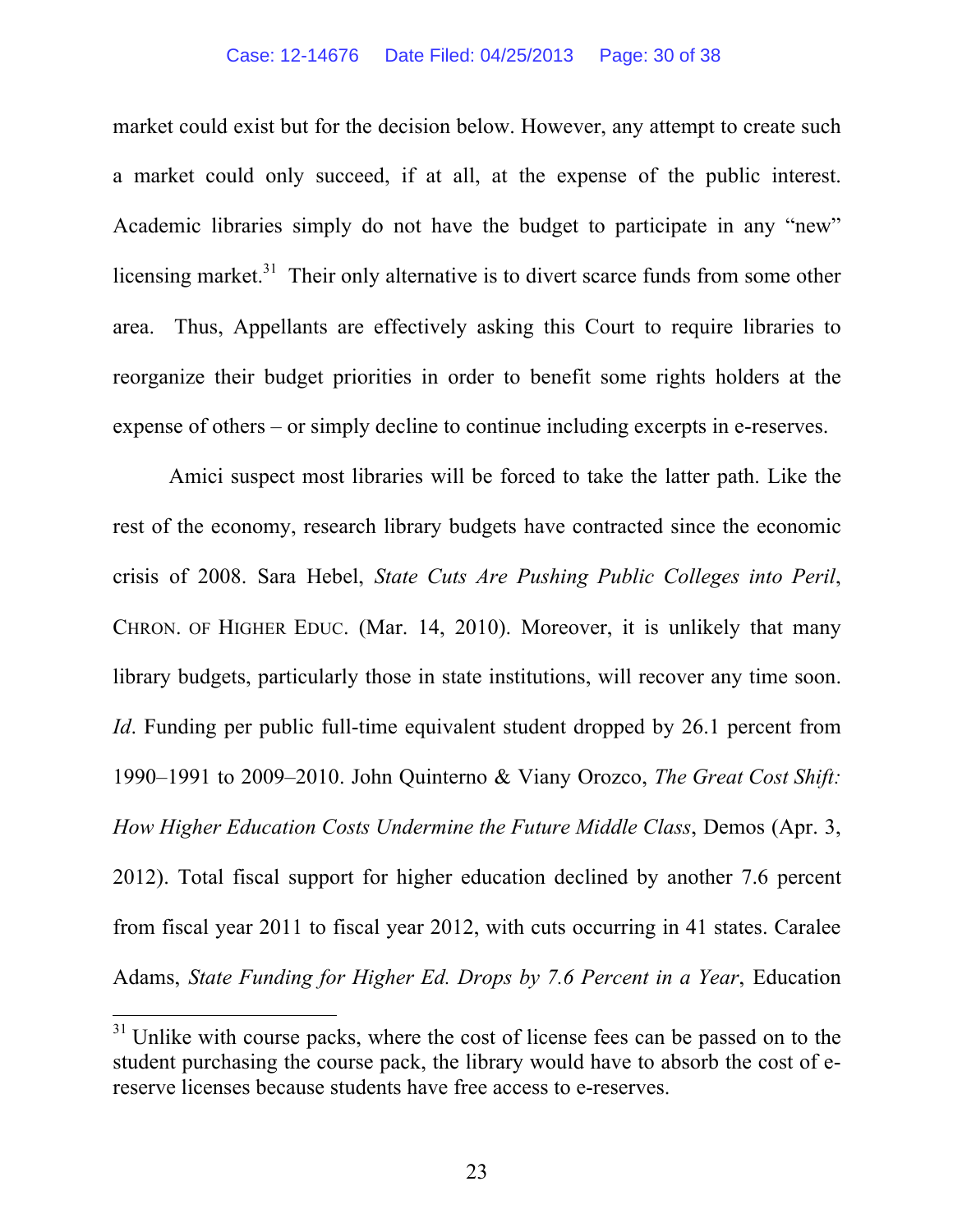Week (June 27, 2012). Congress has made it clear that it will not increase its support for research universities to make up for the decline of state funding. Paul Basken, *Lawmakers Offer Struggling Research Universities Sympathy, Not Cash*, CHRON. OF HIGHER EDUC. (June 27, 2012).

At the same time, other library costs have increased dramatically. For example, between 1986 and 2010, research library expenditures on academic journals increased 379 percent, more than double the rate of overall library expenditures. *See* Association of Research Libraries, *Expenditure Trends in ARL Libraries*, 1986-2010. In 1986, journal subscriptions represented 16.8 percent of median research library expenditures; by 2010, journal subscriptions grew to 31.1 percent of expenditures. *Id*. At one Big Ten university, "if the average changes in library budgets were compared to the average increase in serial costs from the years 2001-2005, the entire library budget would be consumed by journal costs by the year 2014." Glenn S. McGuigan & Robert D. Russell, *The Business of Academic Publishing: A Strategic Analysis of the Academic Journal Publishing Industry and its Impact on the Future of Scholarly Publishing*, 9 ELECTRONIC J. ACAD. SPECIAL LIBRARIANSHIP 3 (2008). And, of course, journal costs are only the tip of the iceberg that is threatening library budgets. In short, libraries do not have the resources to pay additional license fees for the "right" to include excerpts in electronic reserves.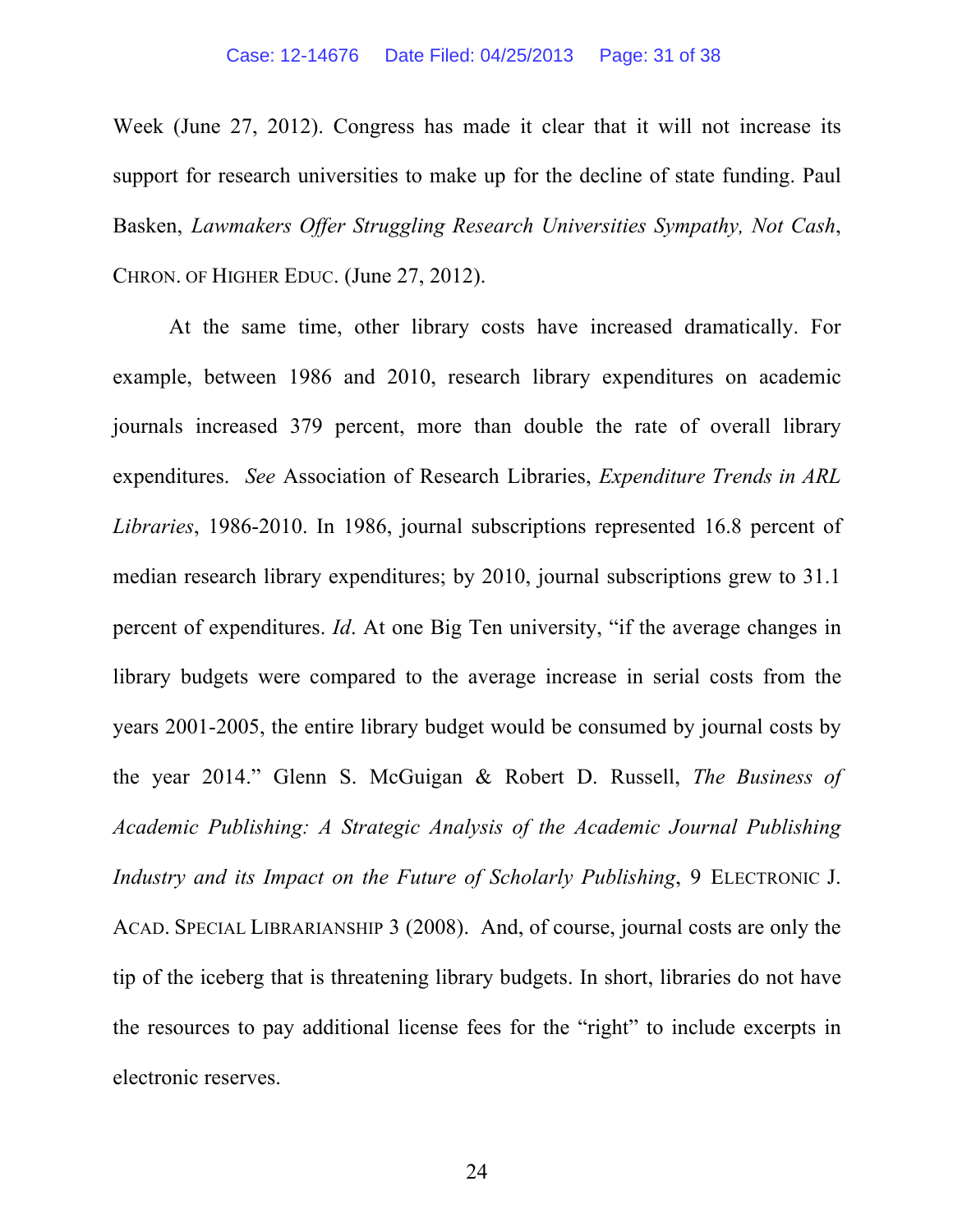Moreover, even assuming *arguendo* that libraries could pay such fees, requiring this would thwart the purpose of copyright by undermining the overall market for scholarship. Given libraries' stagnant or shrinking budgets, any new spending for licenses must be reallocated from existing expenditures, and the most likely source of reallocated funds is the budget for collections. As one librarian pointed out at a meeting of the American Association of University Presses, "[W]e pay six figures each year to CCC, and that money is reallocated from our collections budget . . . So that's new content we're not buying."<sup>32</sup> An excerpt license requirement thus will *harm* the market for new scholarly works and works by new scholars, as the works assigned for student reading are likely to be more established pieces written by well-known academics.<sup>33</sup> Libraries' total investment in scholarship will be the same but resources will be diverted away from new works to redundant payments for existing ones, in direct contradiction of copyright's purpose of "promot[ing] progress." U.S. CONST. Art. I, § 8, cl. 8.

 <sup>32</sup> Steve Kolowich, *Mending Fences*, Inside Higher Ed (June 21, 2012), http://www.insidehighered.com/news/2012/06/21/university-presses-debate-howreconcile-libraries-wake-georgia-state-copyright#ixzz1yQpFoFhe. 33 The impact on young scholars seeking tenure, then, will be exactly the opposite

of what Amici Authors Guild, *et al*., suggest. Authors Guild Br. 3, 12-13. Notably, membership in the Guild is limited to book authors who earn royalties and a "meaningful advance," as well as retaining copyright in their books, three conditions that often do not apply to academic authors. Guild Membership Eligibility, http://www.authorsguild.org/members/guild-membership-eligibility/. This may explain the Guild's lack of familiarity with the academic publishing landscape.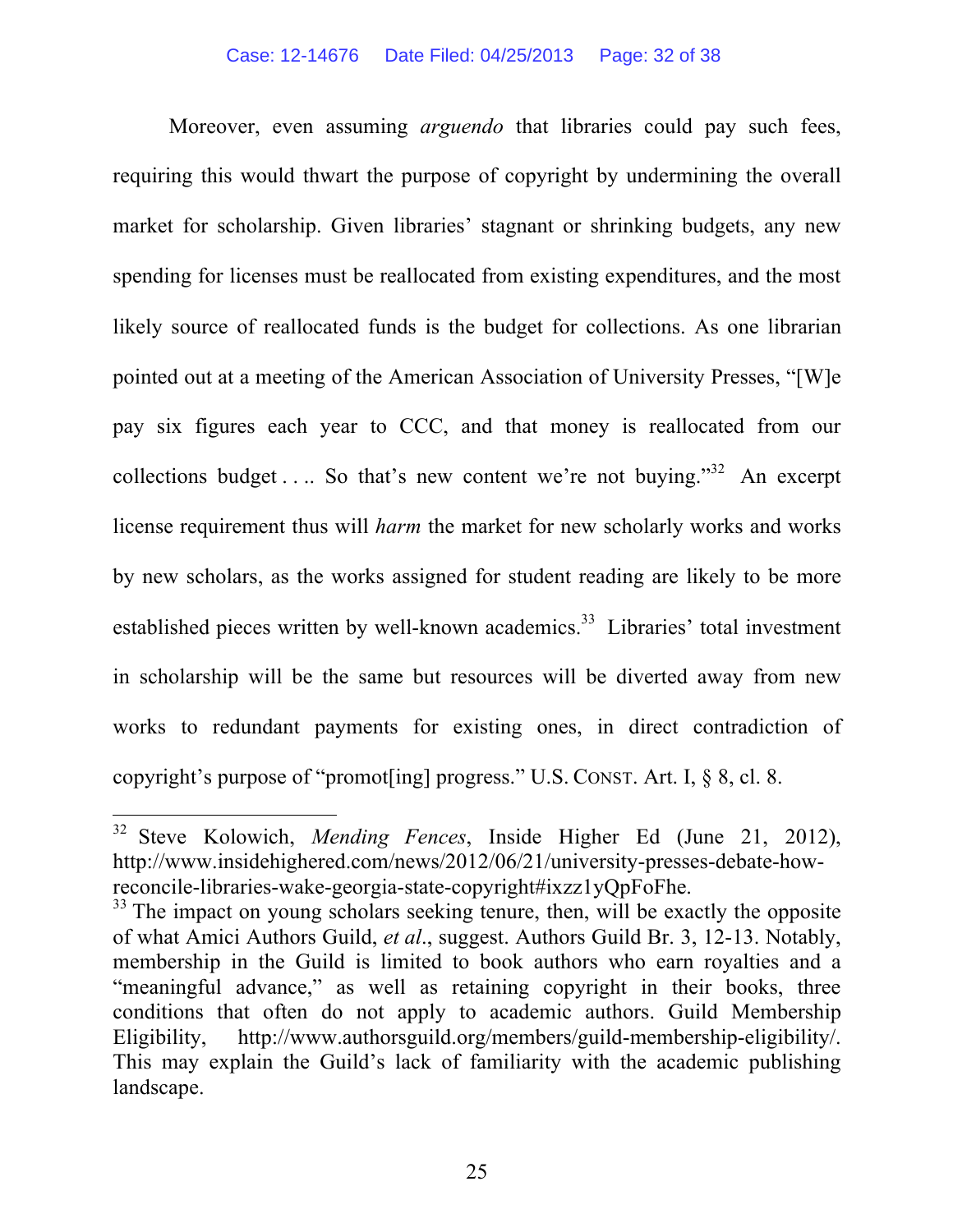The district court rejected as "glib" Appellants' claims that lost licensing would put them out of business, and as "speculative" and "unpersuasive on this record" the claim that lost revenue would reduce their scholarly output. Slip op. at 84-85. Amici's broader doomsday predictions are even less credible. In fact, the scholarly communications market is undergoing a renaissance that is enabling more publications to disseminate more scholarly writings to more students and experts than ever before.

This renaissance is based on open access publishing. Historically, publishers of scholarly communications performed critical and costly functions: coordination of the peer-review process, and the printing, marketing, and distribution of the copies of the journals or monographs.<sup>34</sup> The publishers needed strong copyright protection to ensure that they would recover their investment in the production and distribution of the copies, even though they received the content itself at no cost from the academic authors.

The Internet has dramatically changed the economics of scholarly communications. Email and software have reduced the cost of coordinating the peer-review process, and the Internet has cut printing and distribution costs. These reduced costs have enabled the emergence of open access business models, where

<sup>&</sup>lt;sup>34</sup> Although publishers coordinate the peer-review process, they do not pay the peer reviewers. Members of the academic community donate their time to peer-review activities as part of their contribution to the scholarly enterprise.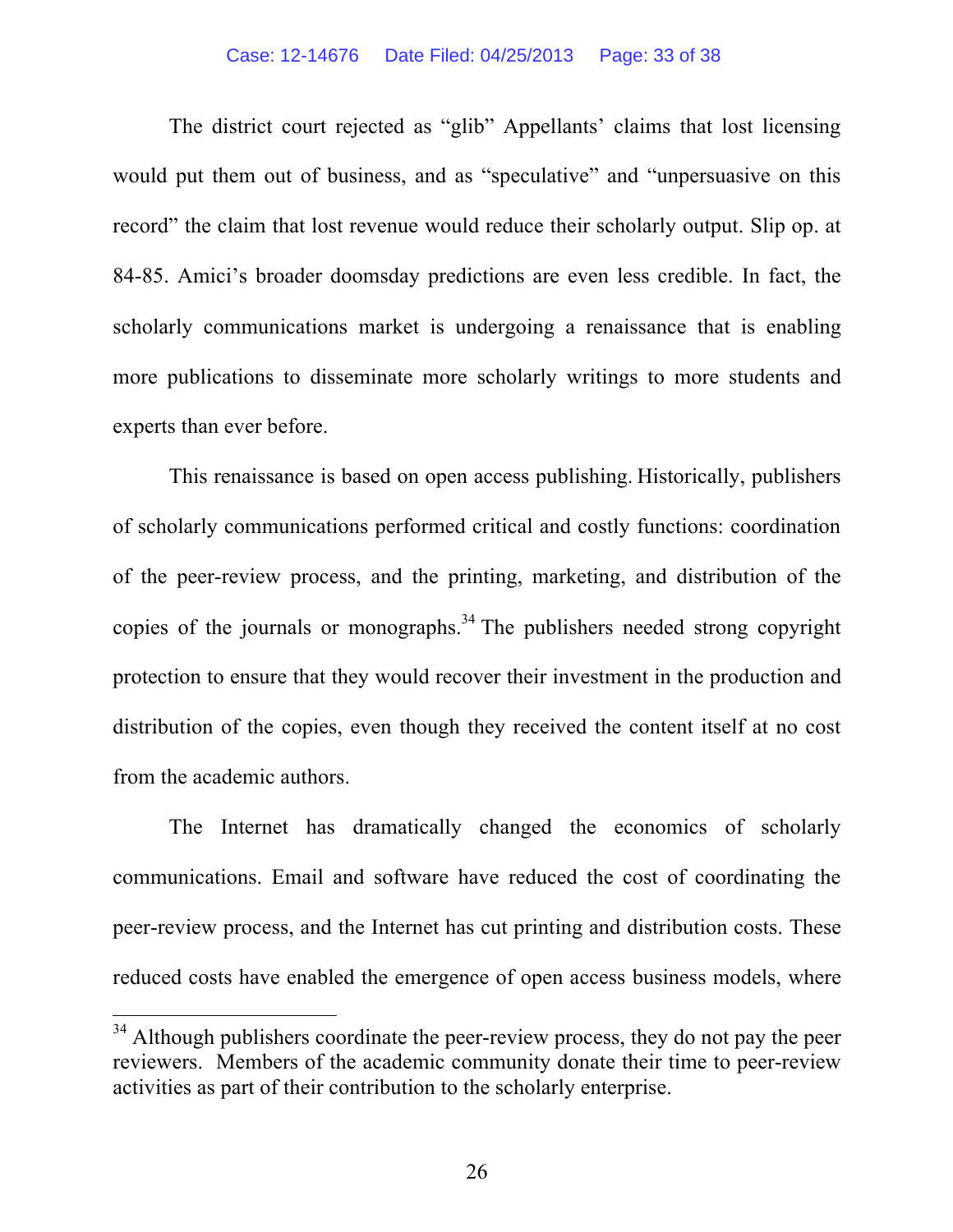readers can obtain online access to the writings for free. Given the restrictive licensing terms and conditions and the skyrocketing cost of science, technology, and medical journals discussed above, researchers and scientists are highly motivated to embrace these new models. Additionally, scholars are attracted to the functionality open access models permit, including the linking of databases and journal literature, and the mining and manipulation of these resources.

An academic author typically grants the open access publisher a nonexclusive copyright license to distribute the writing to the public at no charge. The open access publisher covers its costs by charging the author a fee for publishing the article or monograph or by receiving funding from another source, such as a granting agency or the institution that hosts the publication.<sup>35</sup>

Over the past fifteen years, the number of open access publishers has increased dramatically, as has the number of materials they have published. Since 2000, the members of the Open Access Scholarly Publications Association (OASPA) have published over 250,000 articles under open licenses, including over 80,000 in 2012 alone. Claire Redhead, *Growth in the use of the CC-BY license* (Mar. 8, 2013), http://oaspa.org/growth-in-use-of-the-cc-by-license-2/. Over 20%

<sup>&</sup>lt;sup>35</sup> Many granting agencies now include extra funds in grant awards to cover the cost of publication in an open access format. And unlike educational funding in general, state and federal funding for the creation of *open* educational resources has increased.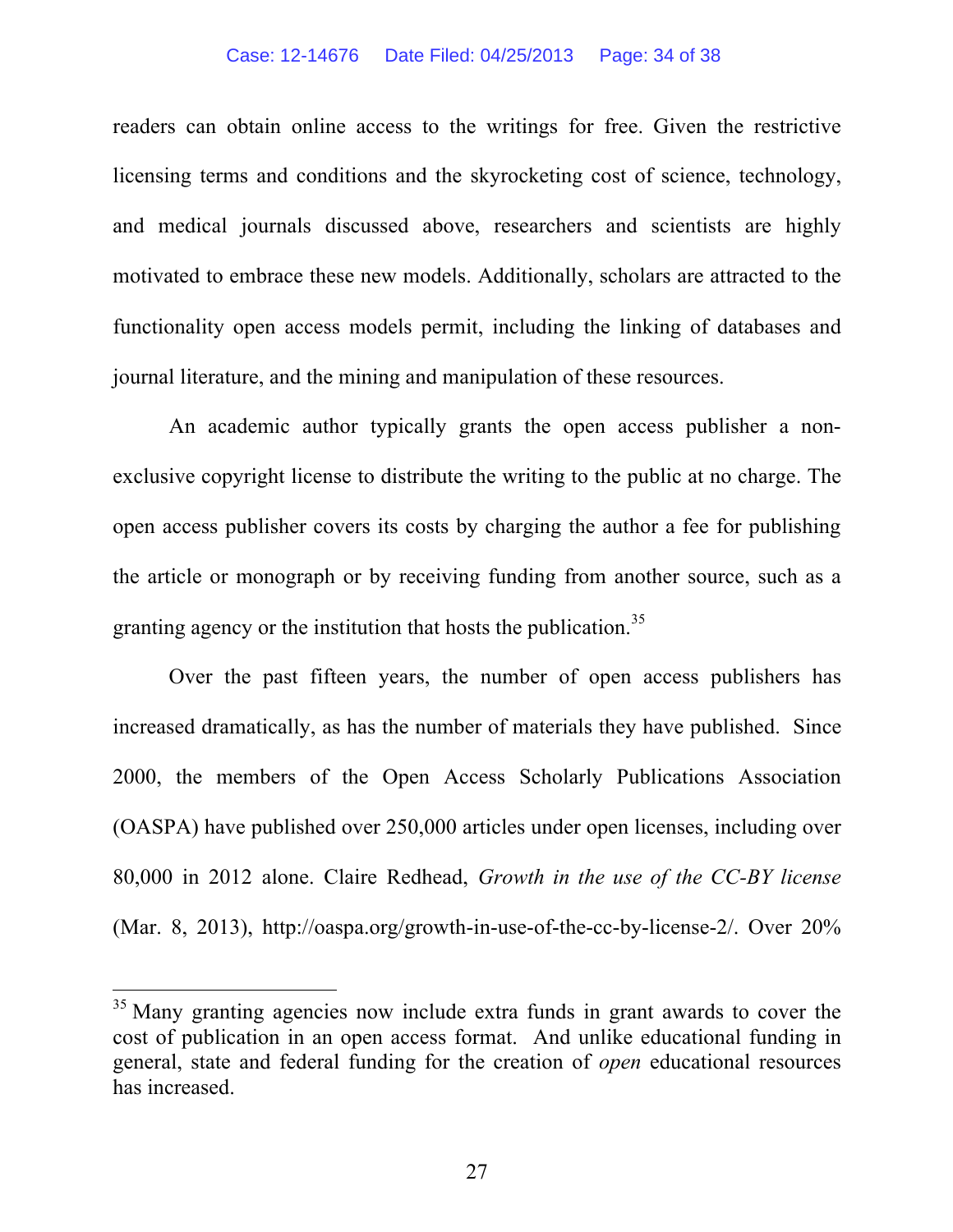of all peer-reviewed articles are now published in the more than 4700 open access journals. M. Laakso, et al., *The Development of Open Access Journal Publishing from 1993 to 2009*, *PLoS ONE* 6 (2011). The Directory of Open Access Books, created in 2012, already lists 1,271 academic peer-reviewed books from 35 publishers. Directory of Open Access Books, http://www.doabooks.org/ (last visited Apr. 19, 2013). The demand for open access publishing among academic authors and readers is so strong that even highly profitable publishers such as Appellants Oxford and SAGE have open access publications and are members of OASPA.

Placed in this context, it is clear that the public benefit of permitting activities such as GSU's far outweighs any potential cost to publishers. Although some academic publishers may have difficulty adjusting to the digital environment, amici's predictions of the devastating impact the decision below would have on the evolving scholarly communications ecosystem are complete fiction.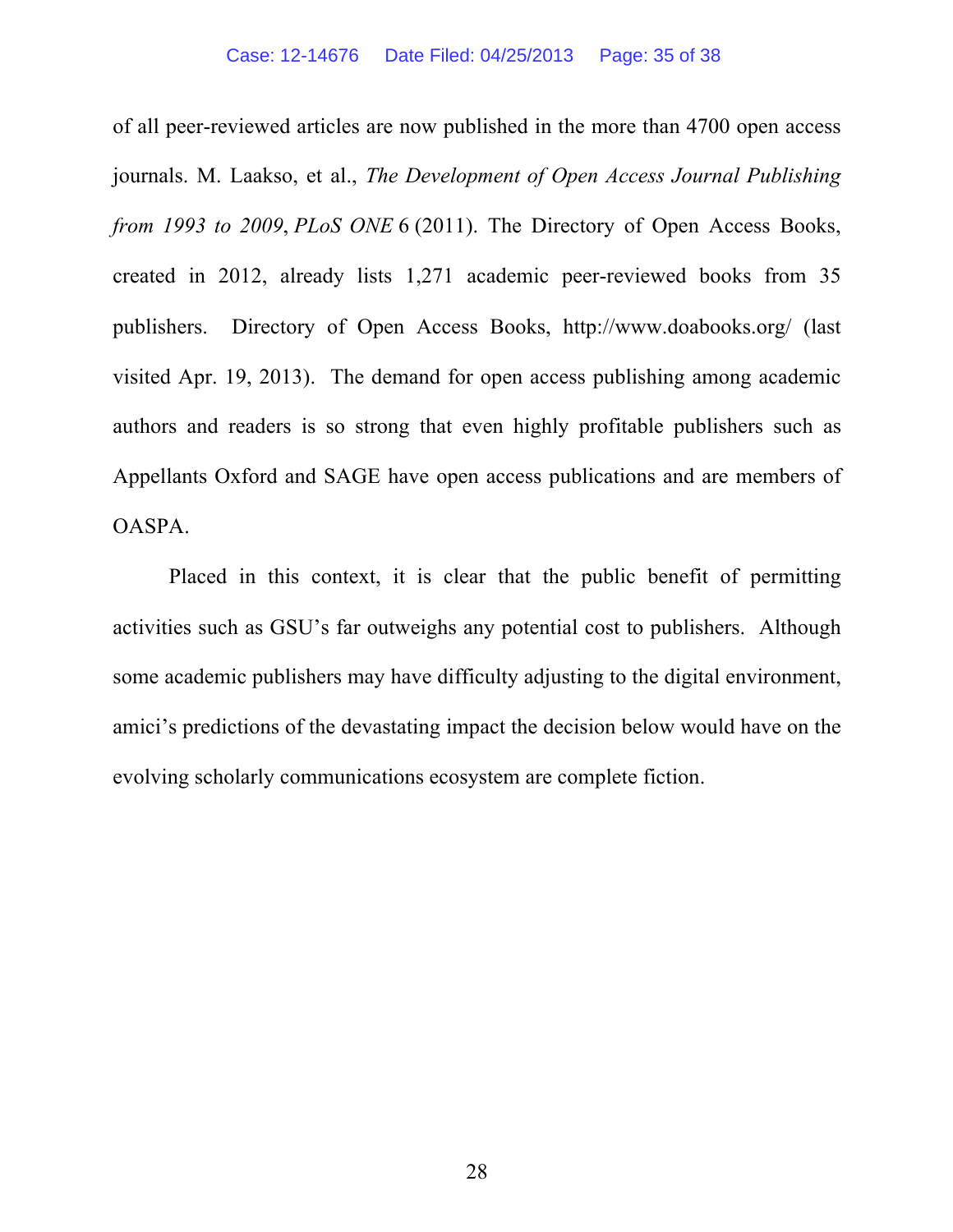## **CONCLUSION**

For the foregoing reasons, Amici urge this Court to affirm the decision below. At the same time, this Court should clarify that the inclusion of excerpts in an electronic reserves system could be a transformative use.

Dated: April 25, 2013 Respectfully submitted,

s/ Mitchell Stoltz Mitchell Stoltz ELECTRONIC FRONTIER FOUNDATION 454 Shotwell Street San Francisco, CA 94110 Tel: (415) 436-9333 Email: mitch@eff.org

Jonathan Band (*on the brief)* JONATHAN BAND PLLC 21 Dupont Circle NW, 8th Floor Washington, D.C., 20036 Tel: (202) 296-5675 Email: jband@policybandwidth.com

*Counsel for Amici Curiae*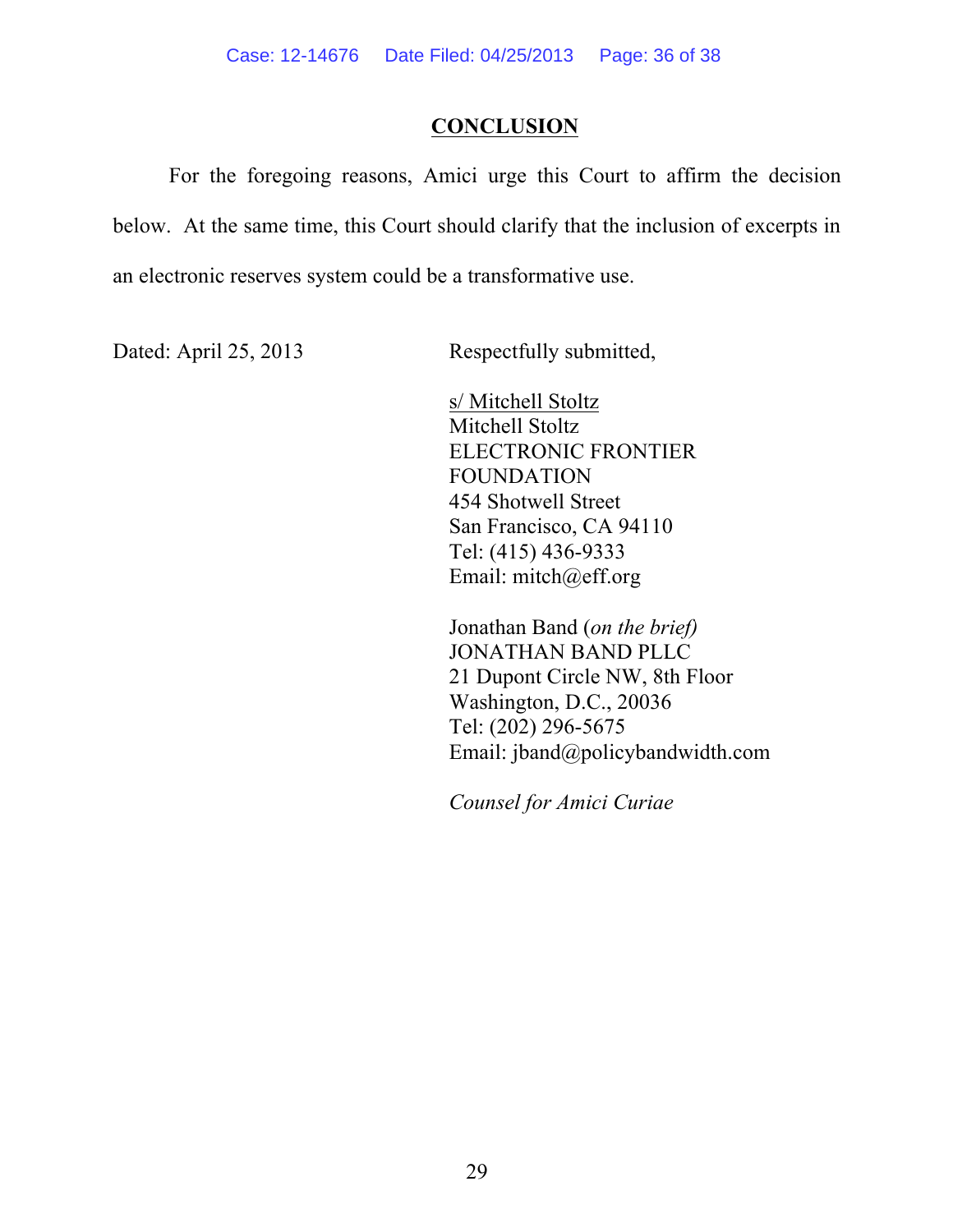## **CERTIFICATE OF COMPLIANCE**

1. This brief complies with the type-volume limitations of Fed. R. App. P. 32(a)(7)(B) because it contains 6,931 words, excluding the parts of the brief exempted by Fed. R. App. P.  $32(a)(7)(B)(iii)$ .

2. This brief complies with the typeface requirements of Fed. R. App. P. 32(a)(5) and the types style requirements of Fed. R. App. P. 32(a)(6) because it has been prepared in a proportionally spaced typeface using Microsoft Word in 14 point Times New Roman.

> s/ Mitchell Stoltz Mitchell Stoltz ELECTRONIC FRONTIER FOUNDATION